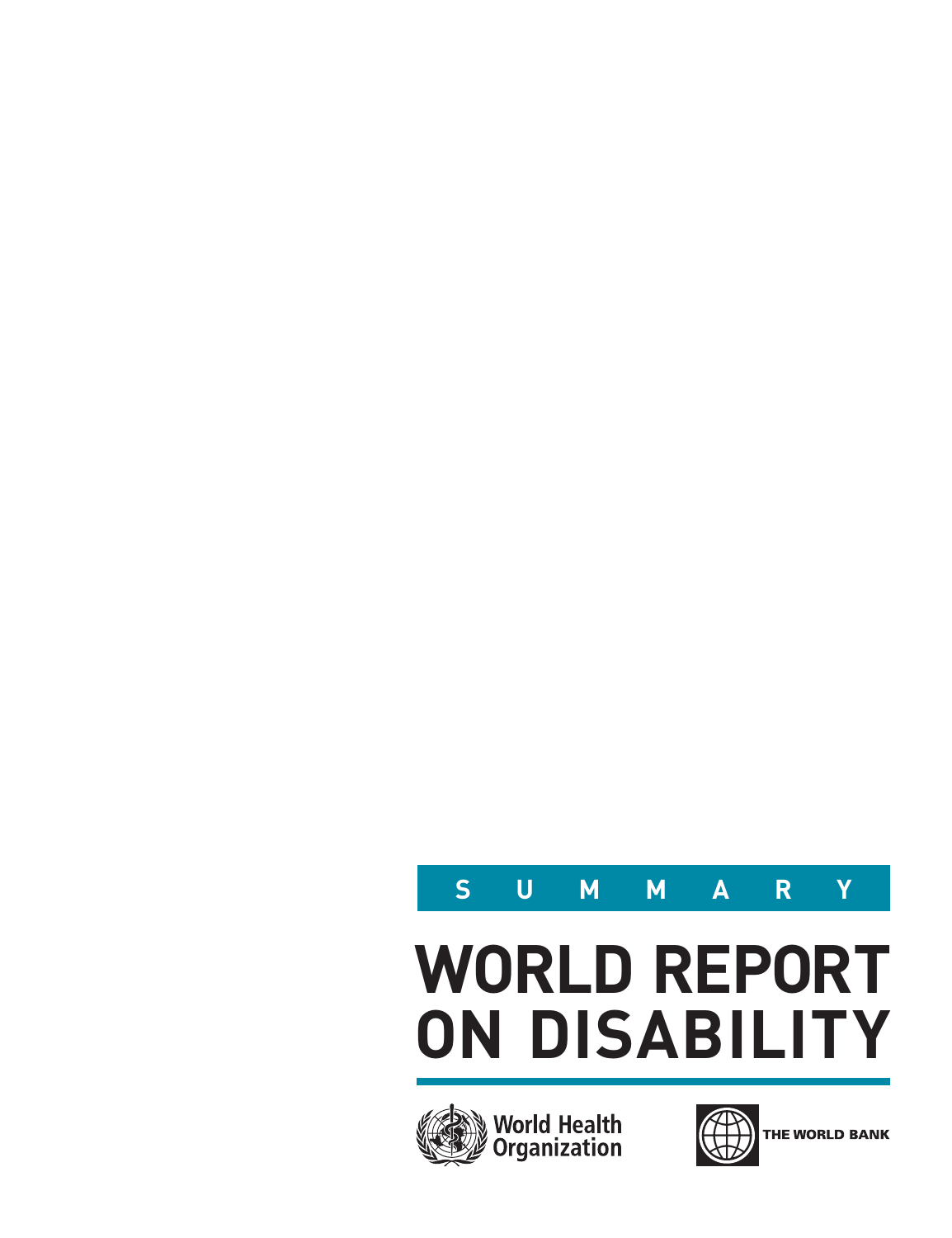#### WHO/NMH/VIP/11.01

#### **© World Health Organization 2011**

All rights reserved. Publications of the World Health Organization are available on the WHO web site [\(www.who.int\)](http://www.who.int) or can be purchased from WHO Press, World Health Organization, 20 Avenue Appia, 1211 Geneva 27, Switzerland (tel.: +41 22 791 3264; fax: +41 22 791 4857; e-mail: [bookorders@who.int](mailto:bookorders@who.int )). Requests for permission to reproduce or translate WHO publications – whether for sale or for noncommercial distribution – should be addressed to WHO Press through the WHO web site [\(http://www.who.int/about/](http://www.who.int/about/licensing/copyright_form/en/index.html ) [licensing/copyright\\_form/en/index.html\)](http://www.who.int/about/licensing/copyright_form/en/index.html ).

The designations employed and the presentation of the material in this publication do not imply the expression of any opinion whatsoever on the part of the World Health Organization concerning the legal status of any country, territory, city or area or of its authorities, or concerning the delimitation of its frontiers or boundaries. Dotted lines on maps represent approximate border lines for which there may not yet be full agreement.

The mention of specific companies or of certain manufacturers' products does not imply that they are endorsed or recommended by the World Health Organization in preference to others of a similar nature that are not mentioned. Errors and omissions excepted, the names of proprietary products are distinguished by initial capital letters.

All reasonable precautions have been taken by the World Health Organization to verify the information contained in this publication. However, the published material is being distributed without warranty of any kind, either expressed or implied. The responsibility for the interpretation and use of the material lies with the reader. In no event shall the World Health Organization be liable for damages arising from its use.

Printed in Malta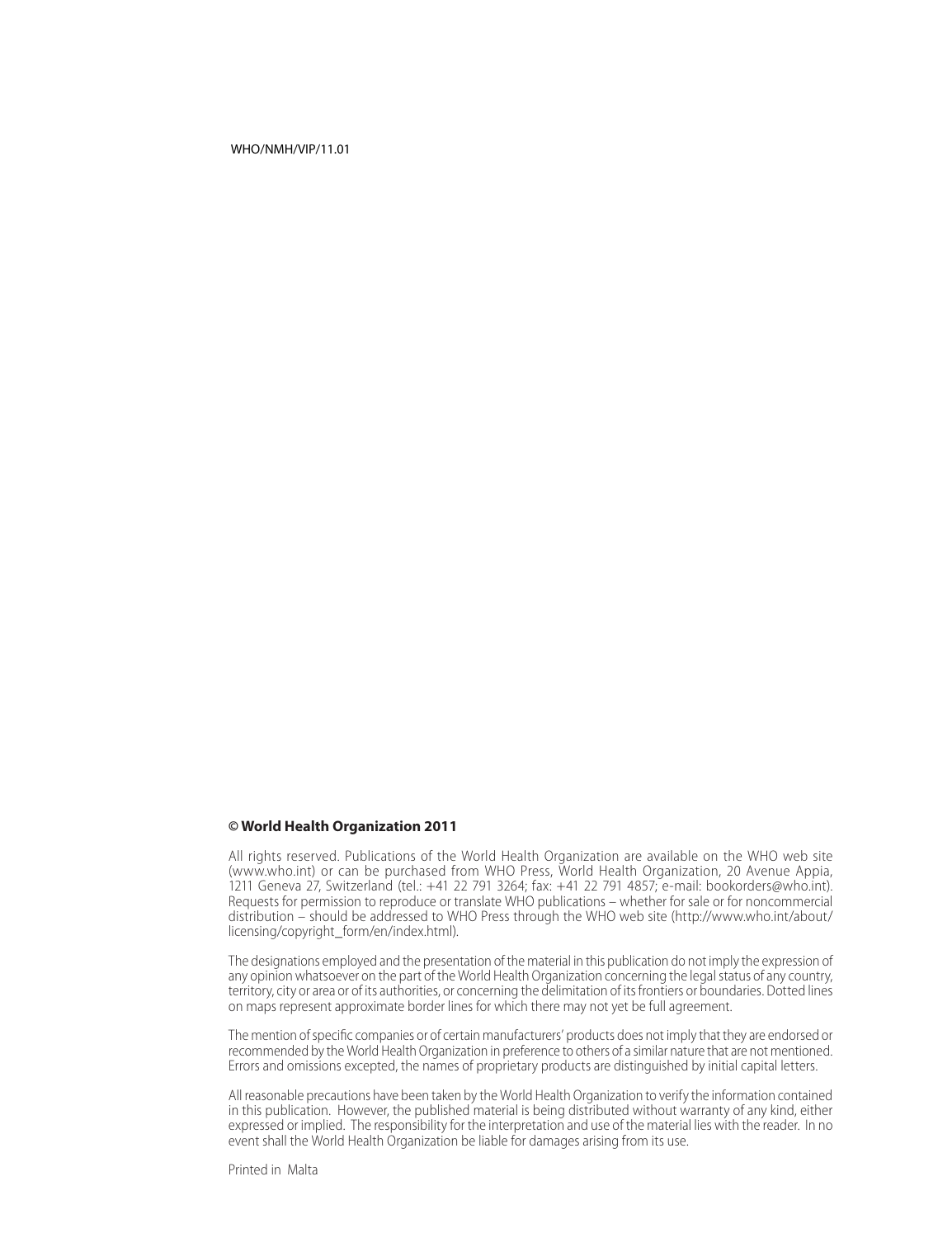# Foreword



Disability need not be an obstacle to success. I have had motor neurone disease for practically all my adult life. Yet it has not prevented me from having a prominent career in astrophysics and a happy family life.

Reading the *World report on disability*, I find much of relevance to my own experience. I have benefitted from access to first class medical care. I rely on a team of personal assistants who make it possible for me to live and work in comfort and dignity. My house and my workplace have been made accessible for me. Computer experts have supported me with an assisted communication system and a speech synthesizer which allow me to compose lectures and papers, and to communicate with different audiences.

But I realize that I am very lucky, in many ways. My success in theoretical physics has ensured that I am supported to live a worthwhile life. It is very clear that the majority of people with disabilities in the world have an extremely difficult time with everyday survival, let alone productive employment and personal fulfilment.

I welcome this first *World report on disability*. This report makes a major contribution to our understanding of disability and its impact on individuals and society. It highlights the different barriers that people with disabilities face – attitudinal, physical, and financial. Addressing these barriers is within our reach.

In fact we have a moral duty to remove the barriers to participation, and to invest sufficient funding and expertise to unlock the vast potential of people with disabilities. Governments throughout the world can no longer overlook the hundreds of millions of people with disabilities who are denied access to health, rehabilitation, support, education and employment, and never get the chance to shine.

The report makes recommendations for action at the local, national and international levels. It will thus be an invaluable tool for policy-makers, researchers, practitioners, advocates and volunteers involved in disability. It is my hope that, beginning with the *Convention on the Rights of Persons with Disabilities*, and now with the publication of the *World report on disability*, this century will mark a turning point for inclusion of people with disabilities in the lives of their societies.

Professor Stephen W Hawking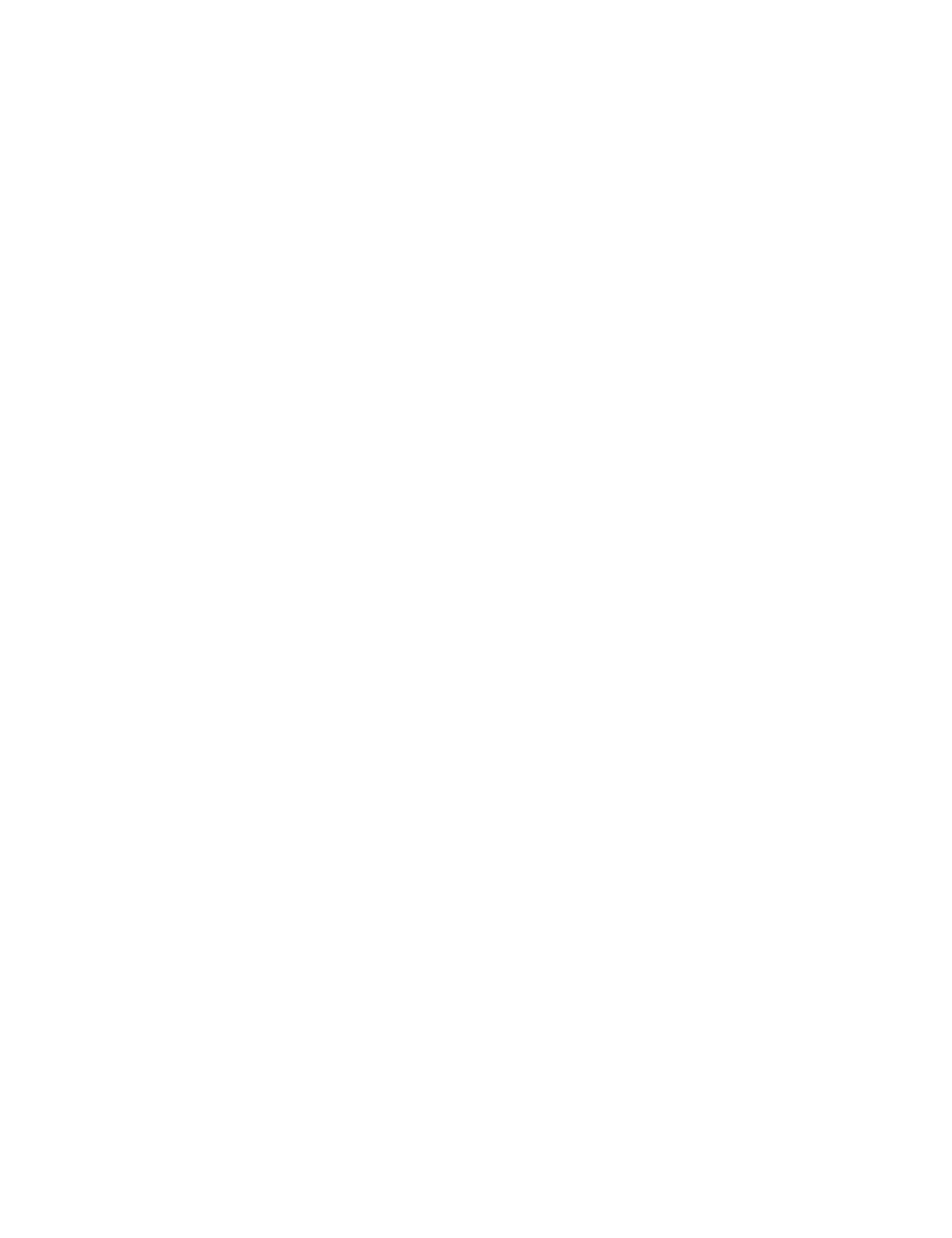# Preface





More than one billion people in the world live with some form of disability, of whom nearly 200 million experience considerable difficulties in functioning. In the years ahead, disability will be an even greater concern because its prevalence is on the rise. This is due to ageing populations and the higher risk of disability in older people as well as the global increase in chronic health conditions such as diabetes, cardiovascular disease, cancer and mental health disorders.

Across the world, people with disabilities have poorer health outcomes, lower education achievements, less economic participation and higher rates of poverty than people without disabilities. This is partly because people with disabilities experience barriers in accessing services that many of us have long taken for granted, including health, education, employment, and transport as well as information. These difficulties are exacerbated in less advantaged communities.

To achieve the long-lasting, vastly better development prospects that lie at the heart of the 2015 Millennium Development Goals and beyond, we must empower people living with disabilities and remove the barriers which prevent them participating in their communities; getting a quality education, finding decent work, and having their voices heard.

As a result, the World Health Organization and the World Bank Group have jointly produced this *World Report on Disability* to provide the evidence for progressive policies and programmes that can improve the lives of people with disabilities, and facilitate implementation of the United Nations Convention on the Rights of Persons with Disabilities, which came into force in May 2008. This landmark international treaty reinforced our understanding of disability as a human rights and development priority.

The *World Report on Disability* suggests steps for all stakeholders – including governments, civil society organizations and disabled people's organizations – to create enabling environments, develop rehabilitation and support services, ensure adequate social protection, create inclusive policies and programmes, and enforce new and existing standards and legislation, to the benefit of people with disabilities and the wider community. People with disabilities should be central to these endeavors.

Our driving vision is of an inclusive world in which we are all able to live a life of health, comfort, and dignity. We invite you to use the evidence in this report to help this vision become a reality.

Dr Margaret Chan Director-General World Health Organization

Mr Robert B Zoellick President World Bank Group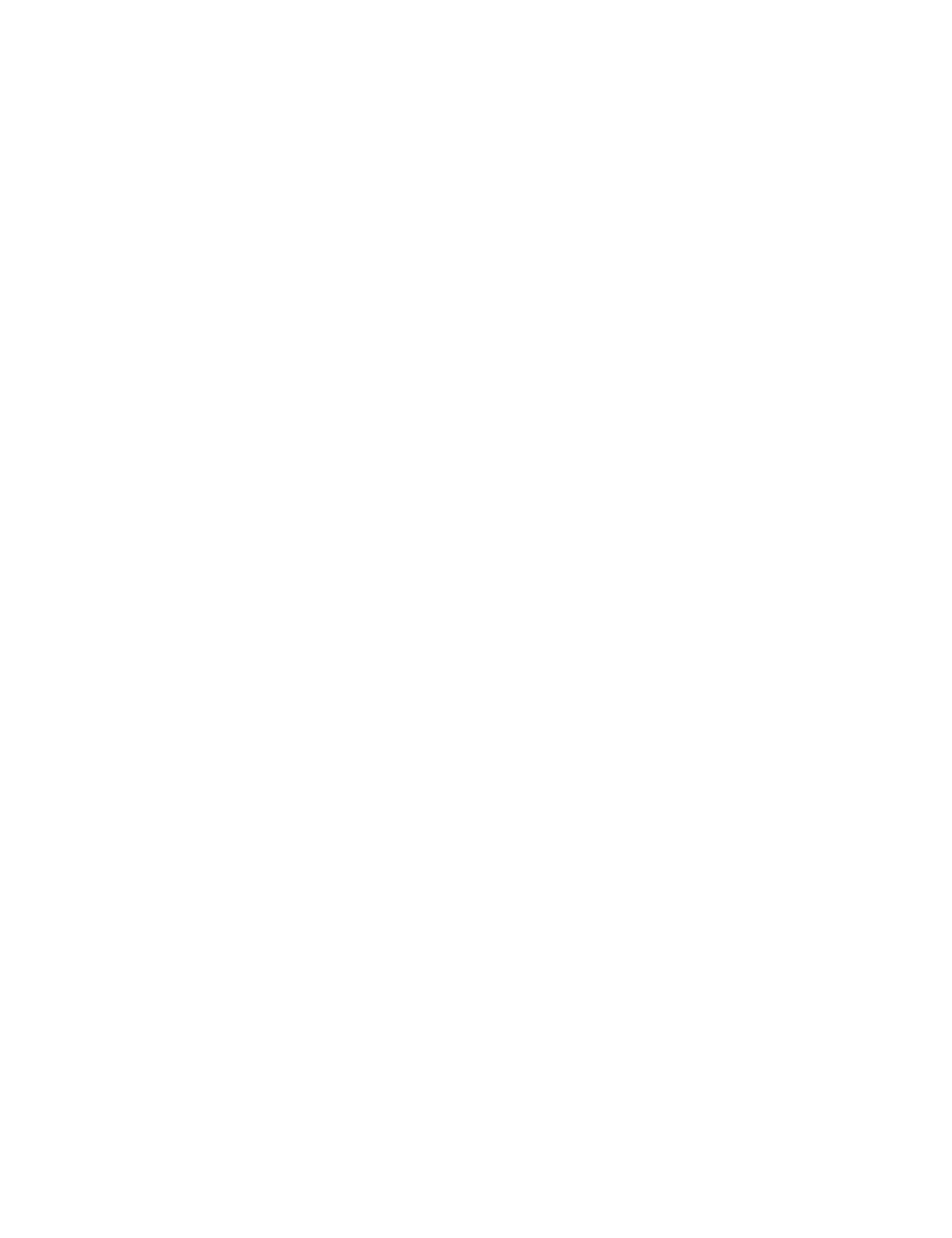# Summary

Disability is part of the human condition – almost everyone will be temporarily or permanently impaired at some point in life, and those who survive to old age will experience increasing difficulties in functioning. Disability is complex, and the interventions to overcome the disadvantages associated with disability are multiple and systemic – varying with the context.

The United Nations *Convention on the Rights of Persons with Disabilities* (CRPD), adopted in 2006, aims to "promote, protect and ensure the full and equal enjoyment of all human rights and fundamental freedoms by all persons with disabilities, and to promote respect for their inherent dignity". It reflects the major shift in global understanding and responses towards disability.

The *World report on disability* assembles the best available scientific information on disability to improve the lives of people with disabilities and facilitate implementation of the CRPD. It aims to:

- Provide governments and civil society with a comprehensive analysis of the importance of disability and the responses provided, based on the best available evidence.
- Recommend national and international action.

The *International Classification of Functioning, Disability and Health* (ICF), adopted as the conceptual framework for this Report, defines disability as an umbrella term for impairments, activity limitations, and participation restrictions. Disability refers to the negative aspects of the interaction between individuals with a health condition (such as cerebral palsy, Down syndrome, depression) and personal and environmental factors (such as negative attitudes, inaccessible transportation and public buildings, and limited social supports).

### **What do we know about disability?**

#### **Higher estimates of prevalence**

More than a billion people are estimated to live with some form of disability, or about 15% of the world's population (based on 2010 global population estimates). This is higher than previous World Health Organization estimates, which date from the 1970s and suggested around 10%.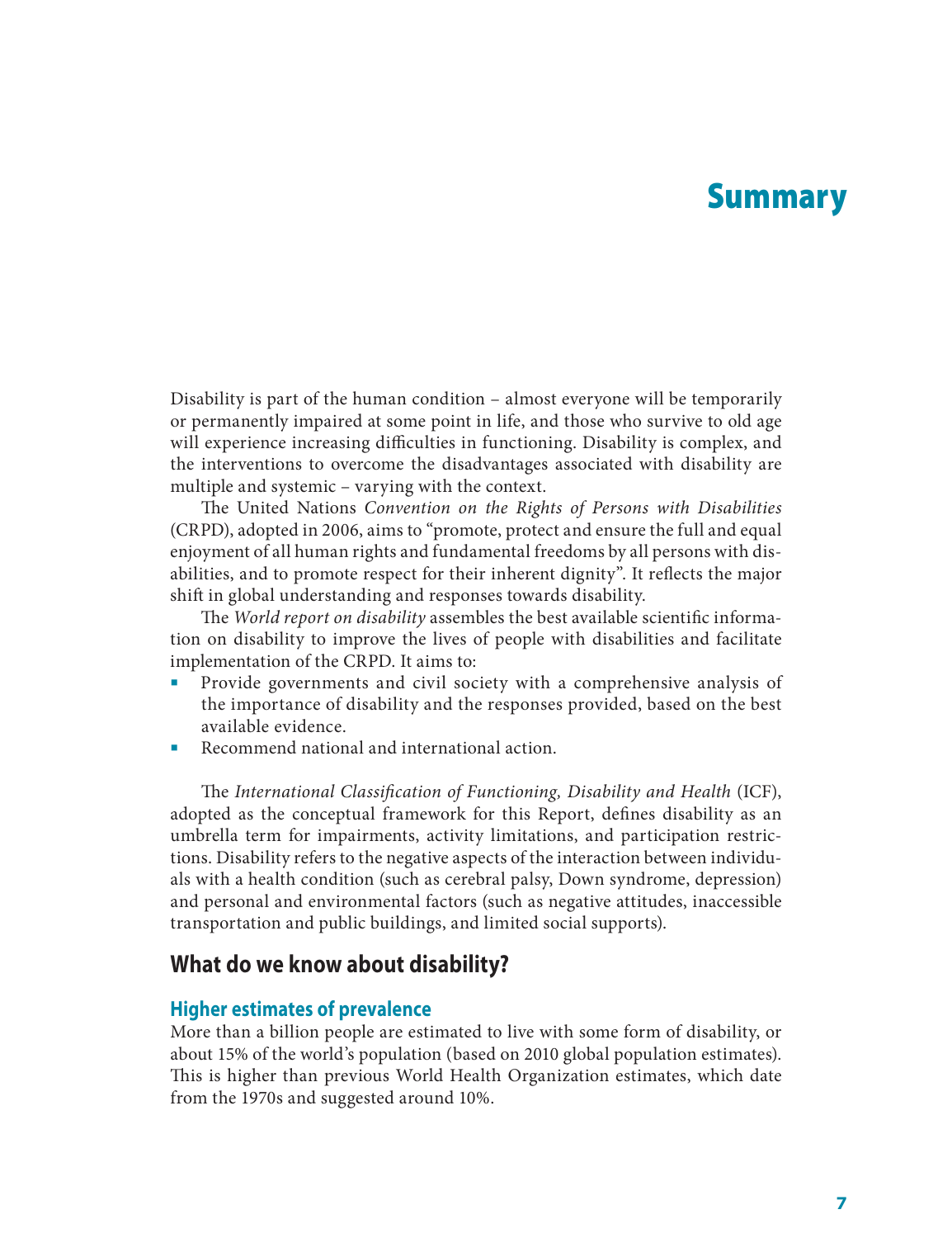According to the *World Health Survey* around 785 million (15.6%) persons 15 years and older live with a disability, while the *Global Burden of Disease* estimates a figure of around 975 million (19.4%) persons. Of these, the *World Health Survey* estimates that 110 million people (2.2%) have very significant difficulties in functioning, while the *Global Burden of Disease* estimates that 190 million (3.8%) have "severe disability" – the equivalent of disability inferred for conditions such as quadriplegia, severe depression, or blindness. Only the *Global Burden of Disease* measures childhood disabilities (0–14 years), which is estimated to be 95 million (5.1%) children, of whom 13 million (0.7%) have "severe disability".

### **Growing numbers**

The number of people with disabilities is growing. This is because populations are ageing – older people have a higher risk of disability – and because of the global increase in chronic health conditions associated with disability, such as diabetes, cardiovascular diseases, and mental illness. Chronic diseases are estimated to account for 66.5% of all years lived with disability in low-income and middleincome countries (*[1](#page-22-0)*). Patterns of disability in a particular country are influenced by trends in health conditions and trends in environmental and other factors – such as road traffic crashes, natural disasters, conflict, diet, and substance abuse.

### **Diverse experiences**

Stereotypical views of disability emphasize wheelchair users and a few other "classic" groups such as blind people and deaf people. However, the disability experience resulting from the interaction of health conditions, personal factors, and environmental factors varies greatly. While disability correlates with disadvantage, not all people with disabilities are equally disadvantaged. Women with disabilities experience gender discrimination as well as disabling barriers. School enrolment rates differ among impairments, with children with physical impairments generally faring better than those with intellectual or sensory impairments. Those most excluded from the labour market are often those with mental health difficulties or intellectual impairments. People with more severe impairments often experience greater disadvantage, as shown by evidence ranging from rural Guatemala (*[2](#page-22-1)*) to Europe (*[3](#page-22-2)*).

### **Vulnerable populations**

Disability disproportionately affects vulnerable populations. Results from the *World Health Survey* indicate a higher disability prevalence in lower income countries than in higher income countries. People from the poorest wealth quintile, women, and older people also have a higher prevalence of disability (*[4](#page-22-3)*). People who have a low income, are out of work, or have low educational qualifications are at an increased risk of disability. Data from the *Multiple Indicator Cluster Surveys* in selected countries show that children from poorer households and those in ethnic minority groups are at significantly higher risk of disability than other children (*[5](#page-22-4)*).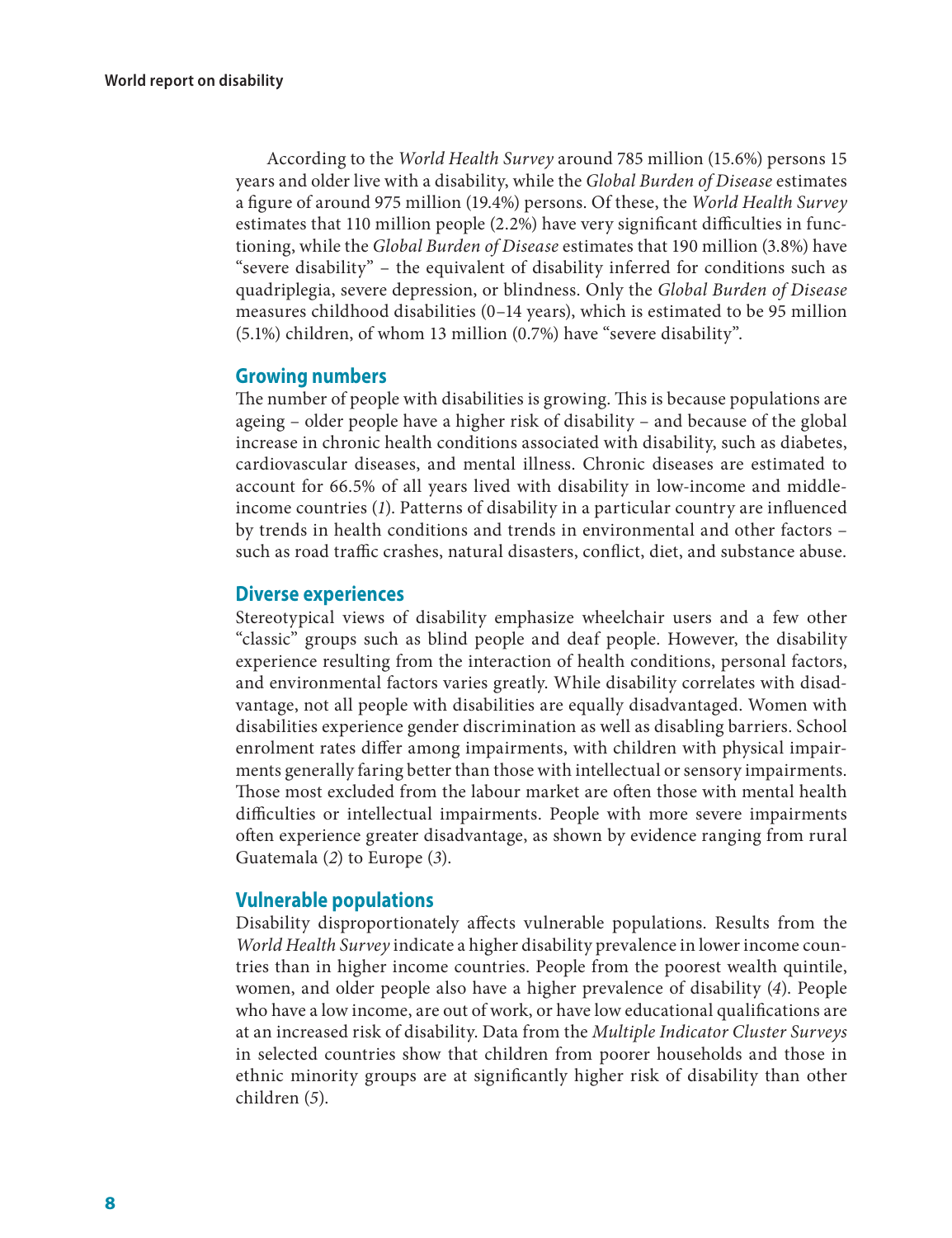### **What are the disabling barriers?**

The CRPD and the ICF both highlight the role of the environment in facilitating or restricting participation for people with disabilities. This Report documents widespread evidence of barriers, including the following.

- Inadequate policies and standards. Policy design does not always take into account the needs of people with disabilities, or existing policies and standards are not enforced. For example, for inclusive education policies, a review of 28 countries participating in the Education for All Fast Track Initiative Partnership found that 18 countries either provided very little detail of their proposed strategies to include children with disabilities in schools or did not refer to disability or inclusion at all (*[6](#page-22-5)*). The common gaps in education policy include a lack of financial and other targeted incentives for children with disabilities to attend school as well as a lack of social protection and support services for children with disabilities and their families.
- **Negative attitudes.** Beliefs and prejudices constitute barriers to education, employment, health care, and social participation. For example, the attitudes of teachers, school administrators, other children, and even family members affect the inclusion of children with disabilities in mainstream schools. Misconceptions by employers that people with disabilities are less productive than their non-disabled counterparts, and ignorance about available adjustments to work arrangements limits employment opportunities.
- **Lack of provision of services.** People with disabilities are particularly vulnerable to deficiencies in services such as health care, rehabilitation, and support and assistance. Data from four Southern African countries found that only 26–55% of people received the medical rehabilitation they needed; 17–37% received the assistive devices they needed; 5–23% received the vocational training they needed; and 5–24% received the welfare services they needed (*[7](#page-22-6)*–*[10](#page-22-7)*). Research in Uttar Pradesh and Tamil Nadu states of India found that after cost, the lack of services in the area was the second most frequent reason for people with disabilities not using health facilities (*[11](#page-22-8)*).
- **Problems with service delivery**. Poor coordination of services, inadequate staffing, and weak staff competencies can affect the quality, accessibility, and adequacy of services for persons with disabilities. *World Health Survey* data from 51 countries revealed that people with disabilities were more than twice as likely to report finding health care provider skills inadequate to meet their needs, four times more likely to be treated badly and nearly three times more likely to be denied needed health care. Many personal support workers are poorly paid and have inadequate training. A study in the United States of America found that 80% of social care workers had no formal qualifications or training (*[12](#page-22-9)*).
- **Inadequate funding**. Resources allocated to implementing policies and plans are often inadequate. The lack of effective financing is a major obstacle to sustainable services across all income settings. For example, in high-income countries, between 20% and 40% of people with disabilities generally do not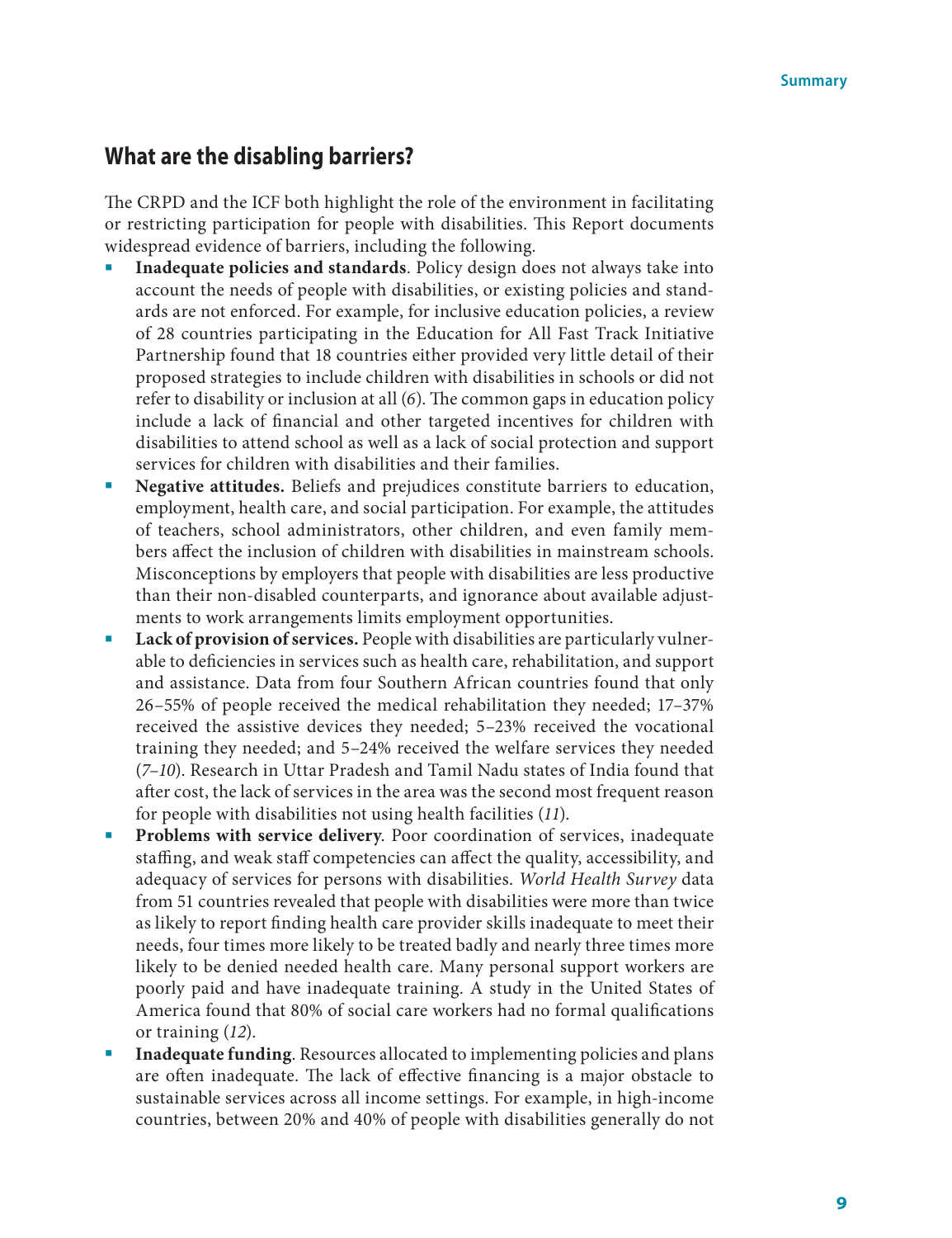have their needs met for assistance with everyday activities (*[13](#page-23-0)*–*[18](#page-23-1)*). In many low-income and middle-income countries governments cannot provide adequate services and commercial service providers are unavailable or not affordable for most households. Analysis from the 2002–04 *World Health Survey* across 51 countries showed that people with disabilities had more difficulties than people without disabilities in obtaining exemptions from or reductions in health care costs.

- Lack of accessibility. Many built environments (including public accommodations) , transport systems and information are not accessible to all. Lack of access to transportation is a frequent reason for a person with disability being discouraged from seeking work or prevented from accessing health care. Reports from countries with laws on accessibility, even those dating from 20 to 40 years ago, confirm a low level of compliance (*[19](#page-23-2)*–*[22](#page-23-3)*). Little information is available in accessible formats, and many communication needs of people with disabilities are unmet. Deaf people often have trouble accessing sign language interpretation: a survey of 93 countries found that 31 countries had no interpreting service, while 30 countries had 20 or fewer qualified interpreters (*[23](#page-23-4)*). People with disabilities have significantly lower rates of information and communication technology use than non-disabled people, and in some cases they may be unable to access even basic products and services such as telephones, television, and the Internet.
- **Lack of consultation and involvement.** Many people with disabilities are excluded from decision-making in matters directly affecting their lives, for example, where people with disabilities lack choice and control over how support is provided to them in their homes.
- Lack of data and evidence. A lack of rigorous and comparable data on disability and evidence on programmes that work can impede understanding and action. Understanding the numbers of people with disabilities and their circumstances can improve efforts to remove disabling barriers and provide services to allow people with disabilities to participate. For example, better measures of the environment and its impacts on the different aspects of disability need to be developed to facilitate the identification of cost-effective environmental interventions.

### **How are the lives of people with disabilities affected?**

The disabling barriers contribute to the disadvantages experienced by people with disabilities.

### **Poorer health outcomes**

Increasing evidence suggests that people with disabilities experience poorer levels of health than the general population. Depending on the group and setting, persons with disabilities may experience greater vulnerability to preventable secondary conditions, co-morbidities, and age-related conditions. Some studies have also indicated that people with disabilities have higher rates of risky behaviours such as smoking, poor diet and physical inactivity. People with disabilities also have a higher risk of being exposed to violence.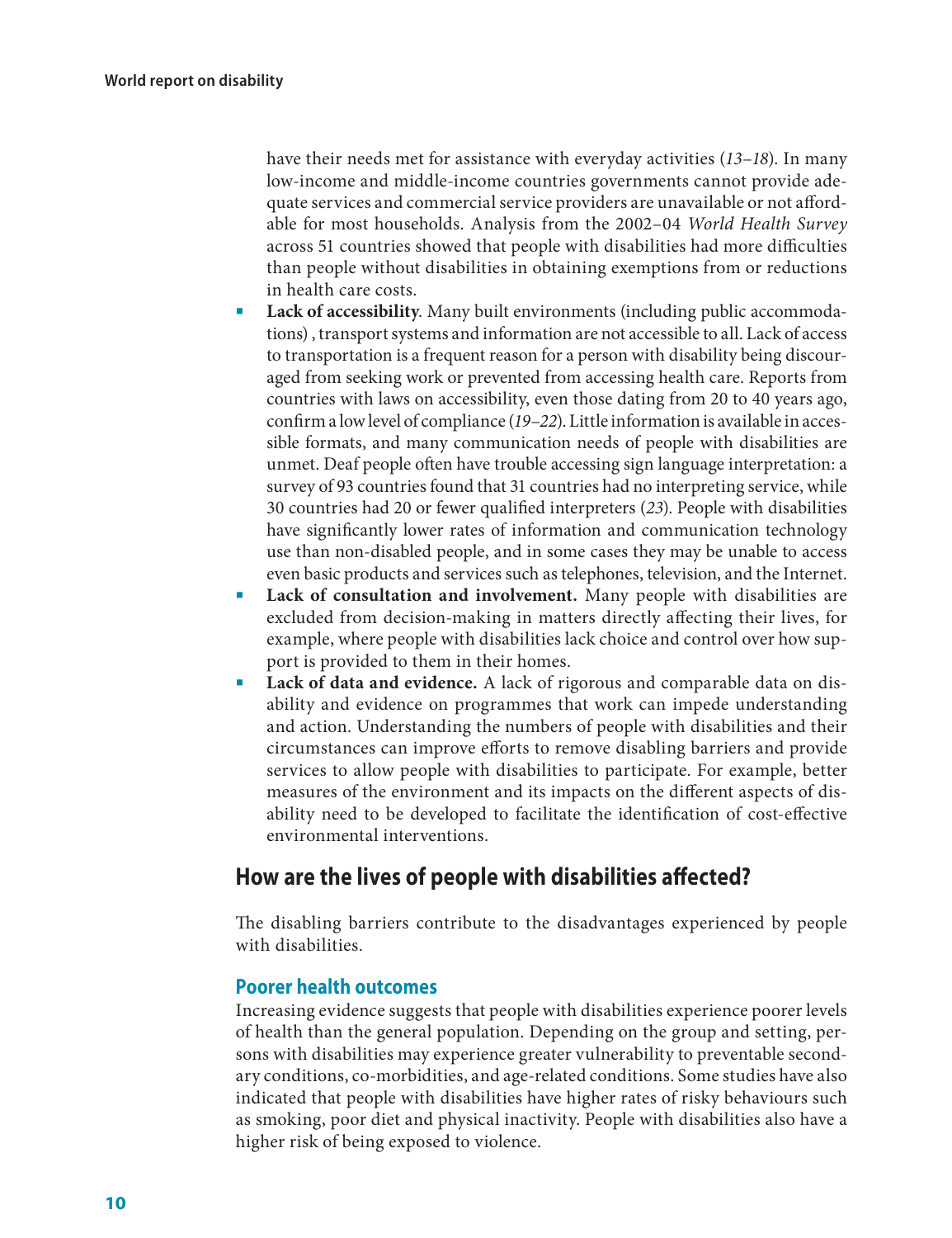Unmet needs for rehabilitation services (including assistive devices) can result in poor outcomes for people with disabilities including deterioration in general health status, activity limitations, participation restrictions and reduced quality of life.

#### **Lower educational achievements**

Children with disabilities are less likely to start school than their peers without disabilities, and have lower rates of staying and being promoted in schools. Education completion gaps are found across all age groups in both low-income and high-income countries, with the pattern more pronounced in poorer countries. The difference between the percentage of disabled children and the percentage of non-disabled children attending primary school ranges from 10% in India to 60% in Indonesia. In secondary education the difference in attendance ranges from 15% in Cambodia to 58% in Indonesia (*[24](#page-23-5)*). Even in countries with high primary school enrolment rates, such as those in eastern Europe, many children with disabilities do not attend school.

#### **Less economic participation**

People with disabilities are more likely to be unemployed and generally earn less even when employed. Global data from the *World Health Survey* show that employment rates are lower for disabled men (53%) and disabled women (20%) than for non-disabled men (65%) and women (30%). A recent study from the Organization for Economic Co-operation and Development (OECD) (*[25](#page-23-6)*) showed that in 27 countries working-age persons with disabilities experienced significant labour market disadvantage and worse labour market outcomes than workingage persons without disabilities. On average, their employment rate, at 44%, was over half that for persons without disability (75%). The inactivity rate was about 2.5 times higher among persons without disability (49% and 20%, respectively).

#### **Higher rates of poverty**

People with disabilities thus experience higher rates of poverty than non-disabled people. On average, persons with disabilities and households with a disabled member experience higher rates of deprivations – including food insecurity, poor housing, lack of access to safe water and sanitation, and inadequate access to health care – and fewer assets than persons and households without a disability.

People with disabilities may have extra costs for personal support or for medical care or assistive devices. Because of these higher costs, people with disabilities and their households are likely to be poorer than non-disabled people with similar income. Disabled people in low-income countries are 50% more likely to experience catastrophic health expenditure than non-disabled people (*[4](#page-22-3)*).

#### **Increased dependency and restricted participation**

Reliance on institutional solutions, lack of community living and inadequate services leave people with disabilities isolated and dependent on others. A survey of 1505 non-elderly adults with disability in the United States found that 42% reported having failed to move in or out of a bed or a chair because no one was available to help (*[26](#page-23-7)*). Residential institutions are reported to be responsible for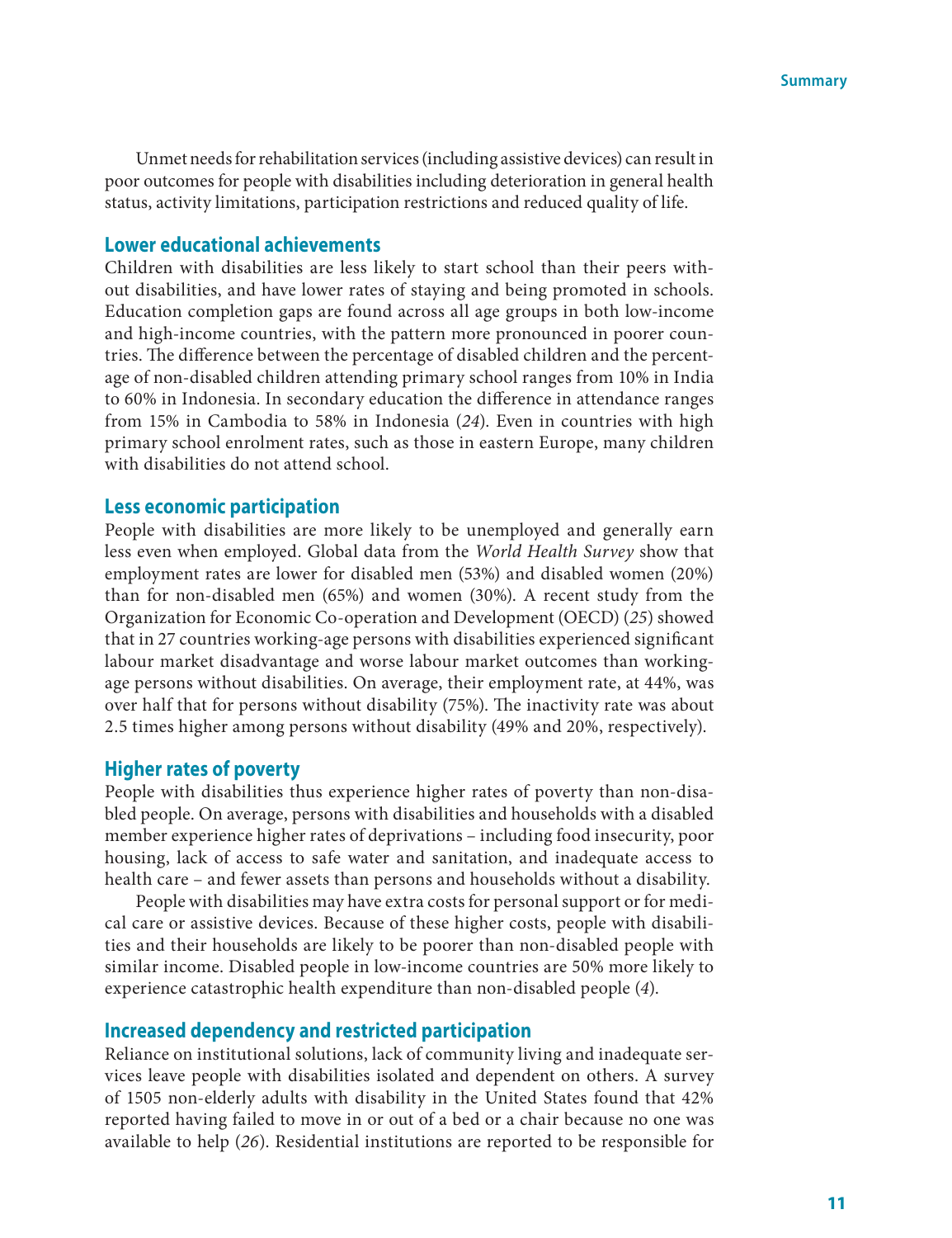a lack of autonomy, segregation of people with disabilities from the wider community, and other human rights violations.

Most support comes from family members or social networks. But exclusive reliance on informal support can have adverse consequences for caregivers, including stress, isolation, and lost socioeconomic opportunities. These difficulties increase as family members age. In the United States members of families of children with developmental disabilities work fewer hours than those in other families, are more likely to have left their employment, have more severe financial problems, and are less likely to take on a new job.

### **Addressing barriers and inequalities**

This Report synthesizes the best available scientific evidence on how to overcome the barriers which people with disabilities face in health, rehabilitation, support and assistance, environments, education, and employment. While detailed information can be found in the chapters of the Report, the review here provides direction for improving the lives of persons with disabilities in line with the CRPD.

### **Addressing barriers to health care**

Making all levels of existing health care systems more inclusive and making public health care programmes accessible to people with disabilities will reduce health disparities and unmet need. A variety of approaches have been used in mainstream health care settings to overcome physical, communication and information barriers such as structural modifications to facilities, using equipment with universal design features, communicating information in appropriate formats, making adjustments to appointment systems and using alternative models of service delivery. Community-based rehabilitation has been successful in lessresourced settings at facilitating access for disabled people to existing services and in screening and promoting preventive health care services. In high-income countries disability access and quality standards have been incorporated into contracts with public, private, and voluntary service providers. Such measures as targeting services, developing individual care plans, and identifying a care coordinator can reach people with complex health needs and hard-to-reach groups. People with disabilities should receive services from primary care teams, but specialist services, organizations, and institutions should be available when needed to ensure comprehensive health care.

To improve health service provider attitudes, knowledge, and skills, education for health-care professionals needs to contain relevant disability information. Involving people with disabilities as providers of education and training can improve knowledge and attitudes. The empowerment of people with disabilities to better manage their own health through self-management courses, peer support, and information provision has been effective in improving health outcomes and can reduce health care costs.

A range of financing options has the potential to improve coverage and affordability of health care services. These include ensuring that insurance and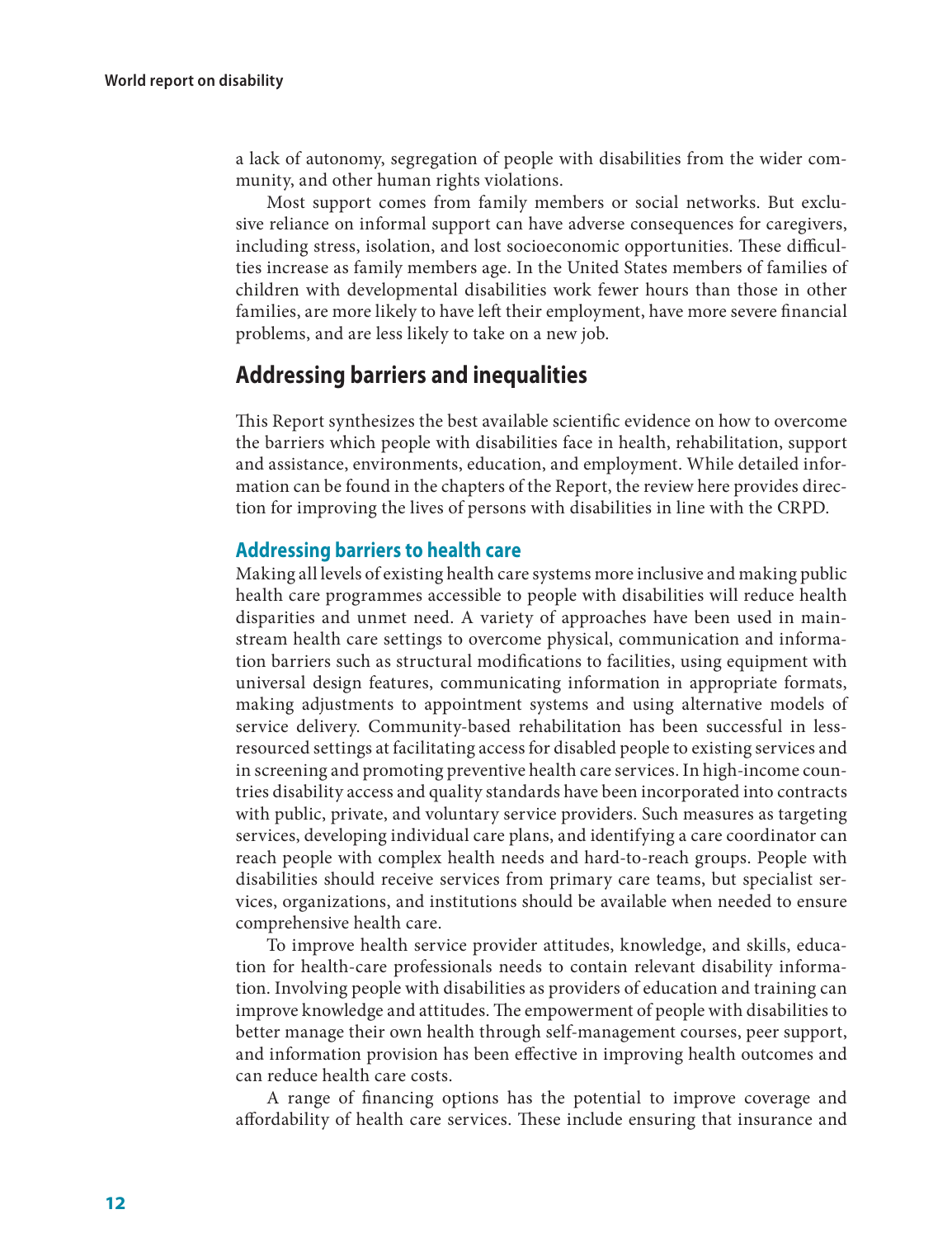copayments for health services are affordable for people with disabilities. For people with disabilities who do not have other means of financing health care services, reducing out-of-pocket payments, and providing income support to meet the indirect costs can improve the use of health care services. Financial incentives can encourage health care providers to improve services. In developing countries with effective primary care and disbursement mechanisms, targeted conditional cash transfers linked to the use of health care may improve use of services.

#### **Addressing barriers to rehabilitation**

Rehabilitation is a good investment because it builds human capacity. It should be incorporated into general legislation on health, employment, education, and social services and into specific legislation for people with disabilities. Policy responses should emphasize early intervention, the benefits of rehabilitation to promote functioning in people with a broad range of health conditions, and the provision of services as close as possible to where people live.

For established services the focus should be on improving efficiency and effectiveness, by expanding coverage and improving quality and affordability. In less-resourced settings the focus should be on accelerating the supply of services through community-based rehabilitation, complemented by referrals to secondary services. Integrating rehabilitation into primary and secondary health care settings can improve availability. Referral systems between different modes of service delivery (inpatient, outpatient, home-based care) and levels of health service provision (primary, secondary, and tertiary care facilities) can improve access. Rehabilitation interventions delivered in communities are an important part of the continuum of care.

Increasing access to assistive technology increases independence, improves participation, and may reduce care and support costs. To ensure that assistive devices are appropriate, they need to suit both environment and user and be accompanied by adequate follow-up. Access to assistive technologies can be improved by pursuing economies of scale, manufacturing and assembling products locally, and reducing import taxes.

Given the global lack of rehabilitation professionals, more training capacity is needed. Mixed or graded levels of training may be required. The complexity of working in resource-poor contexts demands university or strong technical diploma education. Mid-level training programmes can be a first step to address gaps in rehabilitation personnel in developing countries or to compensate for difficulties in recruiting higher level professionals in developed countries. Training community-based workers can address geographical access and respond to workforce shortages and geographical dispersion. Using mechanisms and incentives to retain personnel can provide continuity of service.

Financing strategies, in addition to those for overcoming barriers in health care, include the redistribution or reorganization of existing services (for example, from hospital to community-based services, international cooperation (including rehabilitation in aid for humanitarian crises), public-private partnerships, and targeted funding for poor people with disabilities.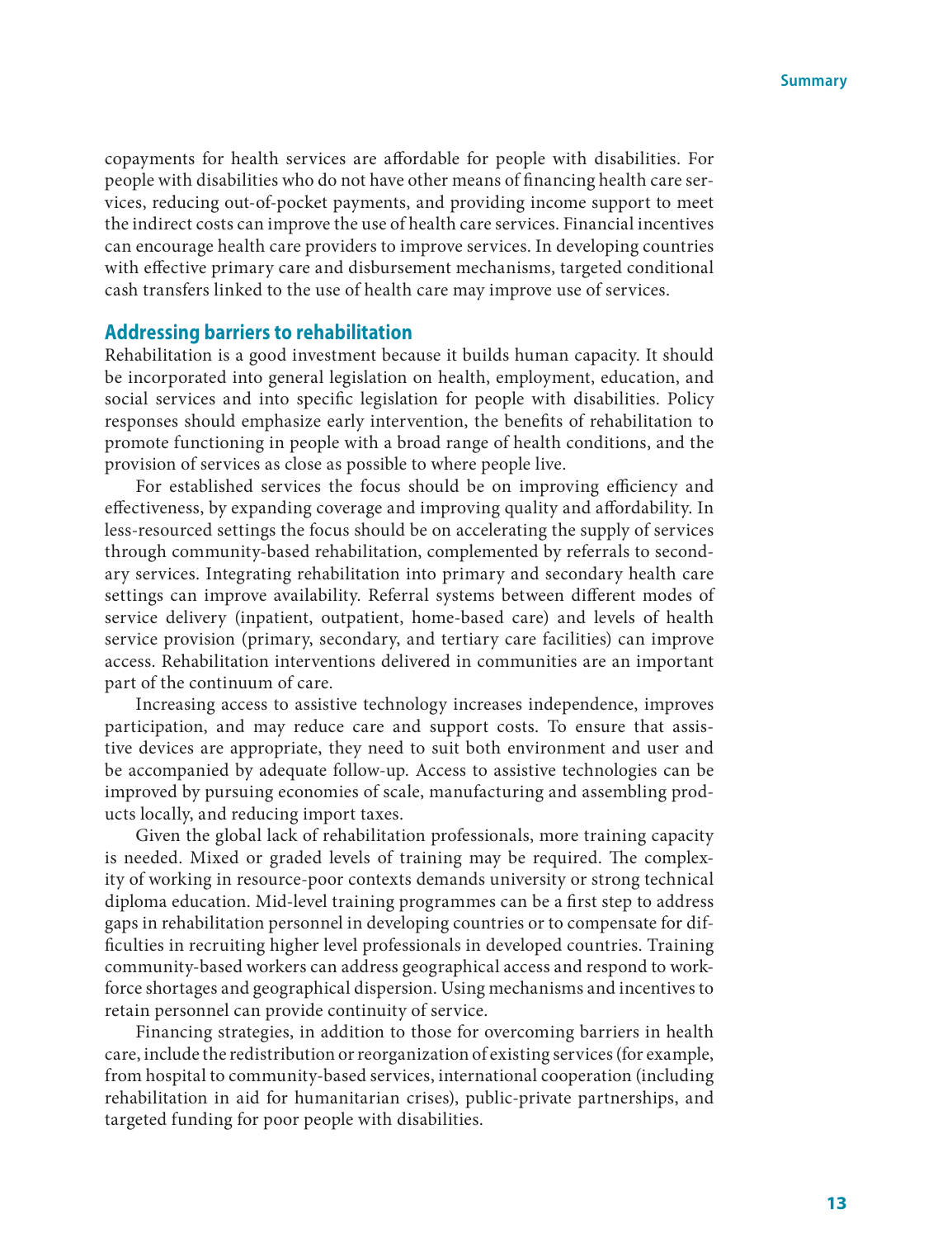#### **Addressing barriers to support and assistance services**

Transitioning to community living, providing a range of support and assistance services, and supporting informal caregivers will promote independence and enable people with disabilities and their family members to participate in economic and social activities.

Enabling people with disabilities to live in the community requires that they be moved out of institutions and supported by a range of support and assistance services in their communities – including day care, foster care, and home support. Countries need to plan adequately for the transition to a community-based service model, with sufficient funding and human resources. Community services, if well planned and resourced, have better outcomes but may not be cheaper. Government can consider a variety of financing measures including contracting out services to private providers, offering tax incentives, and devolving budgets to people with disabilities and their families for direct purchases of services.

Promising government strategies include developing fair disability assessment procedures and clear eligibility criteria; regulating service provision including setting standards and enforcing them; funding services for people with disabilities who cannot afford to purchase services; and, where needed, providing services directly. Coordination between the health, social and housing sectors can ensure adequate support and reduce vulnerability. Service outcomes can improve when providers are accountable to consumers and their relationship is regulated through a formal service arrangement; when consumers are involved in decisions on the type of support; and when services are individualized rather than "one size fits all" agency-based controlled services. Training for support workers and users can improve service quality and user experience.

In low-income and middle-income countries, supporting service provision through civil society organizations can expand the coverage and range of services. Community-based rehabilitation programmes have been effective in delivering services to very poor and underserved areas. Information provision, financial support, and respite care will benefit informal carers, who provide most of the support for people with disabilities worldwide.

#### **Creating enabling environments**

Removing barriers in public accommodations, transport, information, and communication will enable people with disabilities to participate in education, employment, and social life, reducing their isolation and dependency. Across domains, key requirements for addressing accessibility and reducing negative attitudes are access standards; cooperation between the public and private sector; a lead agency responsible for coordinating implementation; training in accessibility; universal design for planners, architects, and designers; user participation; and public education.

Experience shows that mandatory minimum standards, enforced through legislation, are required to remove barriers in buildings. A systematic evidencebased approach to standards is needed, relevant to different settings and including participation from people with disabilities. Accessibility audits by disabled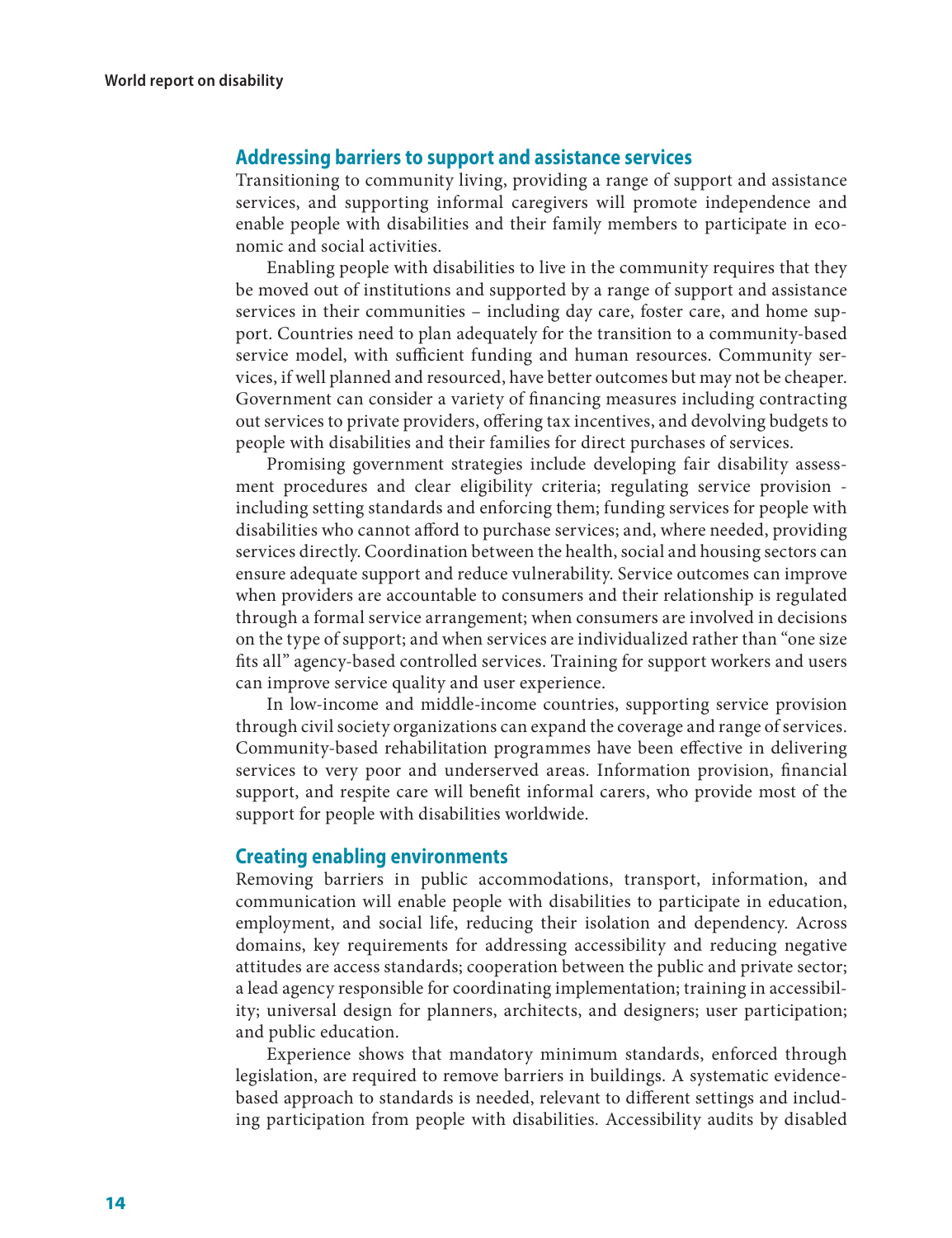people's organizations can encourage compliance. A strategic plan with priorities and increasingly ambitious goals can make the most of limited resources. For example, initially targeting accessibility in new public buildings – the 1% extra cost of access compliance in new buildings is cheaper than adapting existing buildings, then expanding the coverage of laws and standards to include access improvements in existing public buildings.

In transport the goal of continuity of accessibility throughout the travel chain can be achieved by determining initial priorities through consultations with people with disabilities and service providers; introducing accessibility features into regular maintenance and improvement projects; and developing low-cost universal design improvements that result in demonstrable benefits to a wide range of passengers. Accessible bus rapid transit systems are increasingly being adopted in developing countries. Accessible taxis are an important part of an integrated accessible transportation system because they are demand-responsive. Training for transport staff is also required, together with government funding of reduced or free fares for people with disabilities. Pavements, curb cuts (ramps), and pedestrian crossings improve safety and ensure accessibility.

Ways forward in information and communication technology include raising awareness, adopting legislation and regulations, developing standards, and offering training. Services such as telephone relay, captioned broadcasting, sign language interpreting, and accessible formats for information will facilitate participation by people with disabilities. Improved information and communication technology accessibility can be achieved by bringing together market regulation and antidiscrimination approaches, along with relevant perspectives on consumer protection and public procurement. Countries with strong legislation and followup mechanisms tend to achieve higher levels of information and communication technology access, but regulation needs to keep pace with technological innovation.

#### **Addressing barriers to education**

The inclusion of children with disabilities in mainstream schools promotes universal primary completion, is cost-effective and contributes to the elimination of discrimination.

Including children with disabilities in education requires changes to systems and schools. The success of inclusive systems of education depends largely on a country's commitment to adopt appropriate legislation; provide clear policy direction; develop a national plan of action; establish infrastructure and capacity for implementation; and benefit from long-term funding. Ensuring that children with disabilities can have the same standard of education as their peers often requires increased financing.

Creating an inclusive learning environment will assist all children in learning and achieving their potential. Education systems need to adopt more learner-centred approaches with changes in curricula, teaching methods and materials, and assessment and examination systems. Many countries have adopted individual education plans as a tool to support the inclusion of children with disabilities in educational settings. Many of the physical barriers that children with disabilities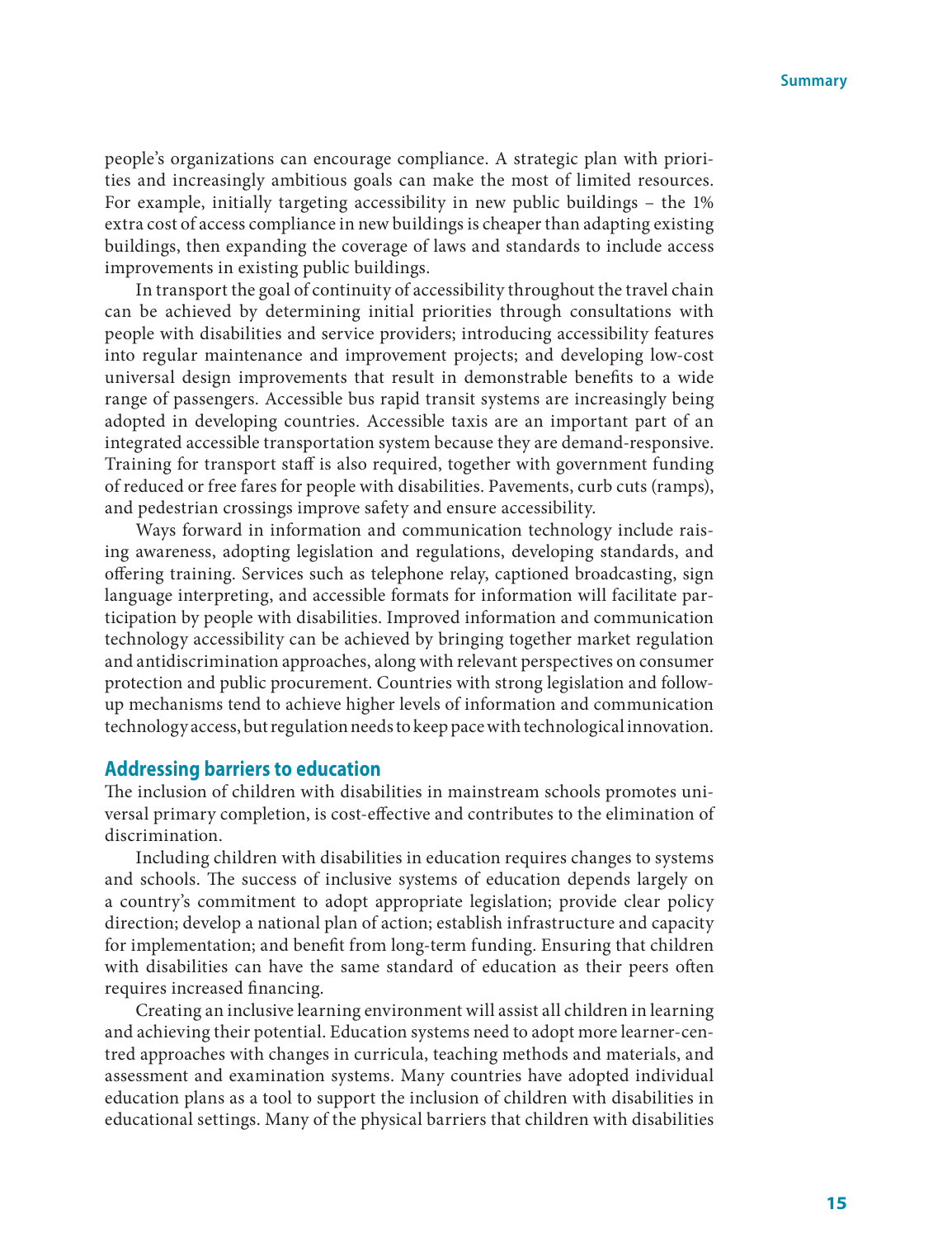face in education can easily be overcome with simple measures such as changing the layout of classrooms. Some children will require access to additional support services including specialist education teachers, classroom assistants, and therapy services.

Appropriate training of mainstream teachers can improve teacher confidence and skills in educating children with disabilities. The principles of inclusion should be built into teacher training programmes and accompanied by other initiatives that provide teachers with opportunities to share expertise and experiences about inclusive education.

### **Addressing barriers to employment**

Antidiscrimination laws provide a starting point for promoting the inclusion of people with disabilities in employment. Where employers are required by law to make reasonable accommodations – such as making recruitment and selection procedures accessible, adapting the working environment, modifying working times, and providing assistive technologies – these can reduce employment discrimination, increase access to the workplace, and change perceptions about the ability of people with disabilities to be productive workers. A range of financial measures, such as tax incentives and funding for reasonable accommodations, can be considered to reduce additional costs that would otherwise be incurred by employers and employees.

In addition to mainstream vocational training, peer training, mentoring, and early intervention show promise in improving disabled people's skills. Communitybased rehabilitation can also improve skills and attitudes, support on-the-job training, and provide guidance to employers. User-controlled disability employment services have promoted training and employment in several countries.

For people who develop a disability when employed, disability management programmes – case management, education of supervisors, workplace accommodation, early return to work with appropriate supports – have improved the rates of return to work. For some people with disabilities, including those with significant difficulties in functioning, supported employment programmes can facilitate skill development and employment. These programmes may include employment coaching, specialized job training, individually tailored supervision, transportation, and assistive technology. Where the informal economy predominates, it is important to promote self-employment for people with disabilities and facilitate access to microcredit through better outreach, accessible information and customized credit conditions.

Mainstream social protection programmes should include people with disabilities, while supporting their return to work. Policy options include separating the income support element from the one to compensate for the extra costs incurred by people with disabilities such as the cost of travel to work and of equipment; using time-limited benefits; and making sure it pays to work.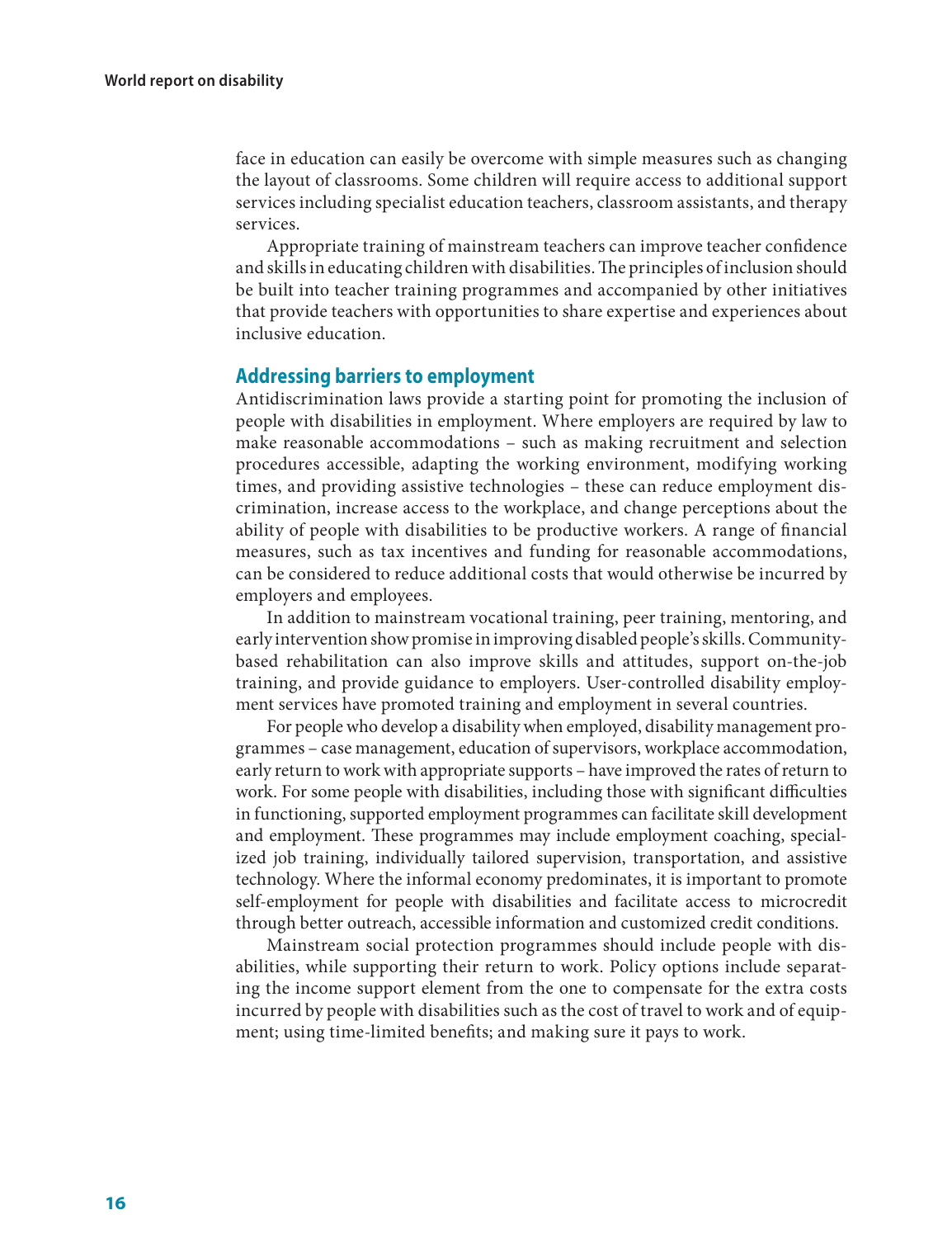### Recommendations

While many countries have started taking action to improve the lives of people with disabilities much remains to be done. The evidence in this Report suggests that many of the barriers people with disabilities face are avoidable and that the disadvantages associated with disability can be overcome. The following nine recommendations for action are cross-cutting, guided by the more specific recommendations at the end of each chapter.

Implementing them requires involving different *sectors* – health, education, social protection, labour, transport, housing – and different *actors* – governments, civil society organizations (including disabled persons organizations), professionals, the private sector, disabled individuals and their families, the general public, the private sector, and media.

It is essential that countries tailor their actions to their specific contexts. Where countries are limited by resource constraints, some of the priority actions, particularly those requiring technical assistance and capacity building, can be included within the framework of international cooperation.

### **Recommendation 1: enable access to all mainstream systems and services**

People with disabilities have ordinary needs – for health and well-being, for economic and social security, to learn and develop skills. These needs can and should be met through mainstream programmes and services.

Mainstreaming is the process by which governments and other stakeholders address the barriers that exclude persons with disabilities from participating equally with others in any activity and service intended for the general public, such as education, health, employment, and social services. To achieve it, changes to laws, policies, institutions, and environments may be indicated. Mainstreaming not only fulfils the human rights of persons with disabilities, it also can be more cost-effective.

Mainstreaming requires a commitment at all levels – considered across all sectors and built into new and existing legislation, standards, policies, strategies, and plans. Adopting universal design and implementing reasonable accommodations are two important approaches. Mainstreaming also requires effective planning, adequate human resources, and sufficient financial investment – accompanied by specific measures such as targeted programmes and services (see recommendation 2) to ensure that the diverse needs of people with disabilities are adequately met.

### **Recommendation 2: invest in specific programmes and services for people with disabilities**

In addition to mainstream services, some people with disabilities may require access to specific measures, such as rehabilitation, support services, or training.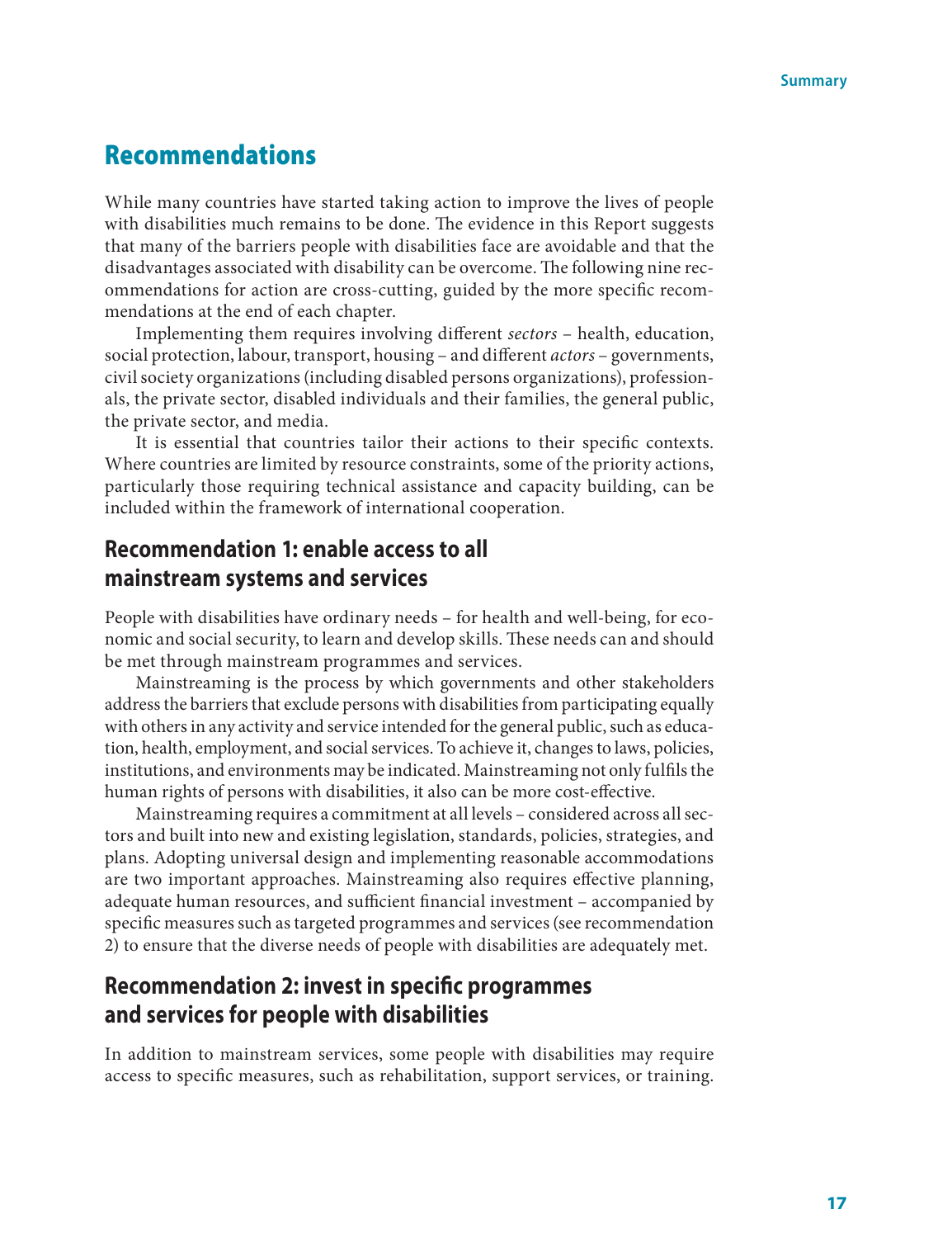Rehabilitation – including assistive technologies such as wheelchairs or hearing aids – improves functioning and independence. A range of well-regulated assistance and support services in the community can meet needs for care, enable people to live independently and participate in the economic, social, and cultural lives of their communities. Vocational rehabilitation and training can open labour market opportunities.

While there is a need for more services, there is also a need for better, more accessible, flexible, integrated and well coordinated multidisciplinary services, particularly at times of transition such as between child and adult services. Existing programmes and services need to be reviewed to assess their performance and make changes to improve their coverage, effectiveness and efficiency. The changes should be based on sound evidence, appropriate to the culture and other local contexts, and tested locally.

### **Recommendation 3: adopt a national disability strategy and plan of action**

A national disability strategy sets out a consolidated and comprehensive longterm vision for improving the well-being of persons with disabilities and should cover both mainstream policy and programme areas and specific services for persons with disabilities. The development, implementation, and monitoring of a national strategy should bring together the full range of sectors and stakeholders.

The plan of action operationalizes the strategy in the short and the medium term by laying out concrete actions and timelines for implementation, defining targets, assigning responsible agencies, and planning and allocating needed resources. The strategy and action plan should be informed by a situation analysis, taking into account factors such as the prevalence of disability, needs for services, social and economic status, effectiveness and gaps in current services, and environmental and social barriers. Mechanisms are needed to make it clear where the responsibility lies for coordination, decision-making, regular monitoring and reporting, and control of resources.

### **Recommendation 4: involve people with disabilities**

People with disabilities often have unique insights about their disability and their situation. In formulating and implementing policies, laws, and services, people with disabilities should be consulted and actively involved. Disabled people's organizations may need capacity building and support to empower people with disabilities and advocate for their needs.

People with disabilities are entitled to control over their lives and therefore need to be consulted on issues that concern them directly – whether in health, education, rehabilitation, or community living. Supported decision-making may be necessary to enable some individuals to communicate their needs and choices.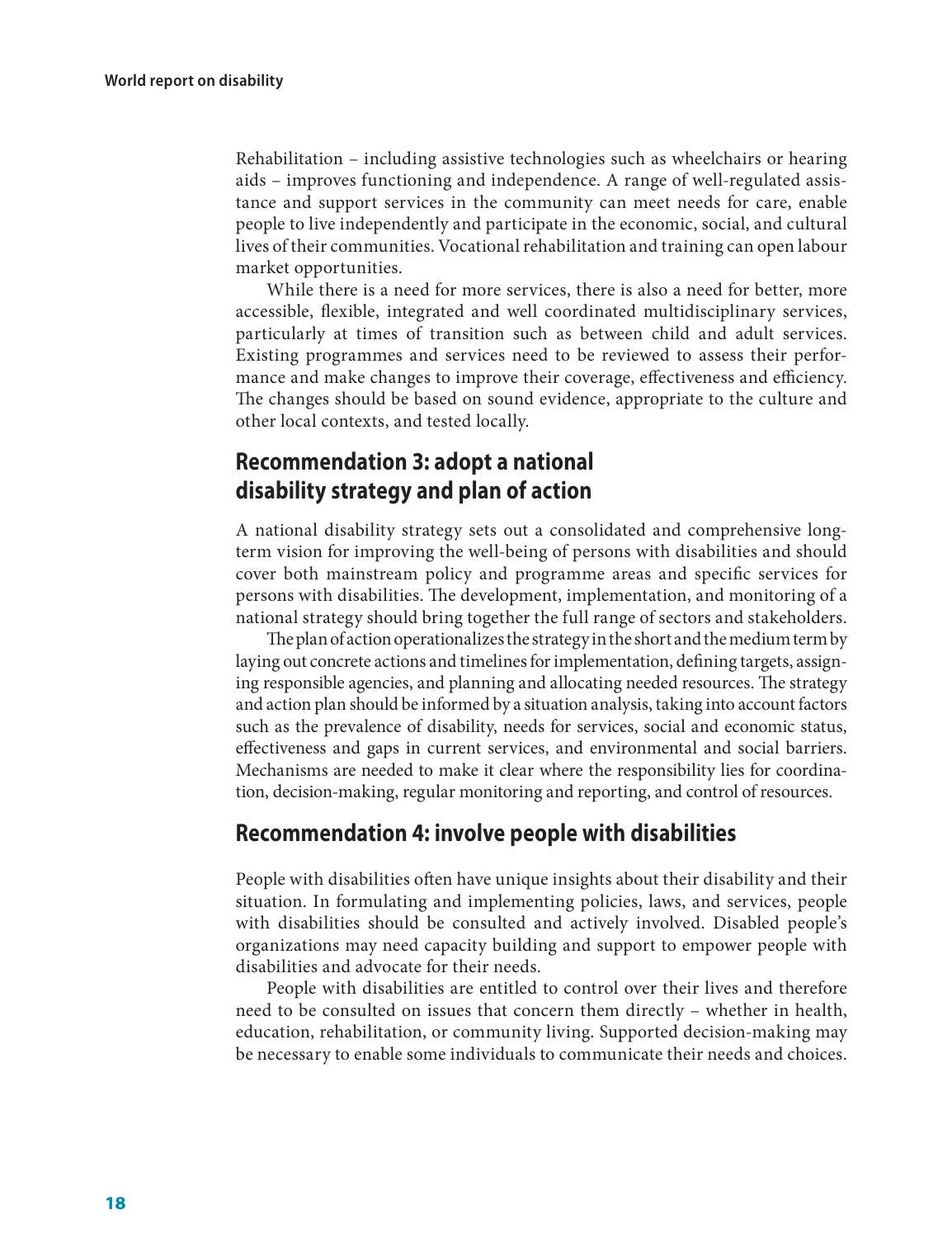### **Recommendation 5: improve human resource capacity**

Human resource capacity can be improved through effective education, training, and recruitment. A review of the knowledge and competencies of staff in relevant areas can provide a starting point for developing appropriate measures to improve them. Relevant training on disability, which incorporates human rights principles, should be integrated into current curricula and accreditation programmes. In-service training should be provided to current practitioners providing and managing services. For example, strengthening the capacity of primary healthcare workers, and ensuring availability of specialist staff where required, contribute to effective and affordable health care for people with disabilities.

Many countries have too few staff working in fields such as rehabilitation and special education. Developing standards in training for different types and levels of personnel can assist in addressing resource gaps. Measures to improve staff retention may be relevant in some settings and sectors.

### **Recommendation 6: provide adequate funding and improve affordability**

Adequate and sustainable funding of publicly provided services is needed to ensure that they reach all targeted beneficiaries and that good quality services are provided. Contracting out service provision, fostering public-private partnerships, and devolving budgets to persons with disabilities for consumer-directed care can contribute to better service provision. During the development of the national disability strategy and related action plans, the affordability and sustainability of the proposed measures should be considered and adequately funded.

To improve the affordability of goods and services for people with disabilities and to offset the extra costs associated with disability, consideration should be given to expanding health and social insurance coverage, ensuring that poor and vulnerable people with disabilities benefit from poverty-targeted safety net programmes, and introducing fee-wavers, reduced transport fares, and reduced import taxes and duties on durable medical goods and assistive technologies.

### **Recommendation 7: increase public awareness and understanding**

Mutual respect and understanding contribute to an inclusive society. Therefore it is vital to improve public understanding of disability, confront negative perceptions, and represent disability fairly. Collecting information on knowledge, beliefs, and attitudes about disability can help identify gaps in public understanding that can be bridged through education and public information. Governments, voluntary organizations, and professional associations should consider running social marketing campaigns that change attitudes on stigmatized issues such as HIV, mental illness, and leprosy. Involving the media is vital to the success of these campaigns and to ensuring the dissemination of positive stories about persons with disabilities and their families.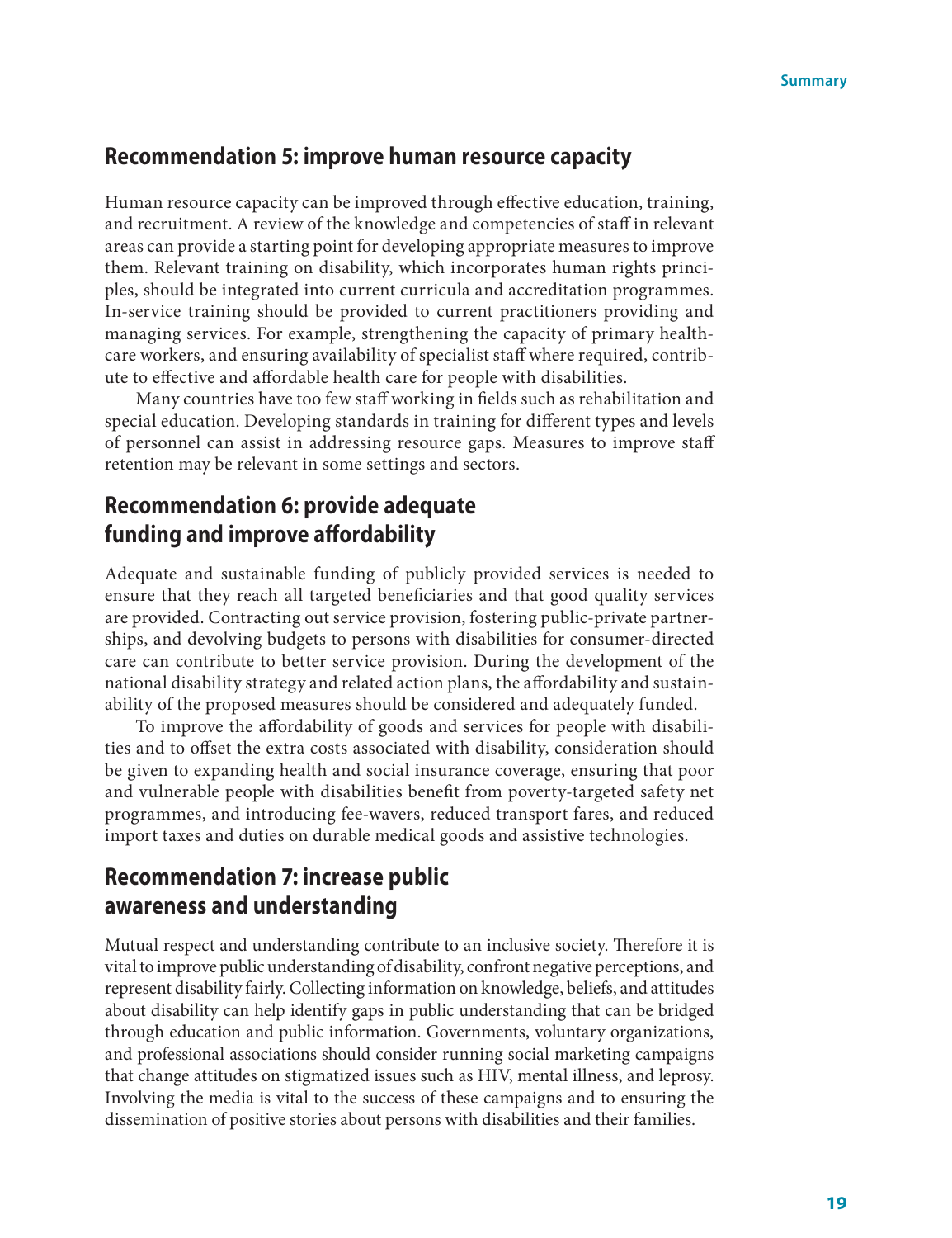### **Recommendation 8: improve disability data collection**

Internationally, methodologies for collecting data on people with disabilities need to be developed, tested cross-culturally, and applied consistently. Data need to be standardized and internationally comparable to benchmark and monitor progress on disability policies and on the implementation of the CRPD nationally and internationally.

Nationally, disability should be included in data collection. Uniform definitions of disability, based on the ICF, can allow for internationally comparable data. As a first step, national population census data can be collected in line with recommendations from the United Nations Washington Group on Disability and the United Nations Statistical Commission. A cost-effective and efficient approach is to include disability questions – or a disability module – in existing sample surveys. Data also need to be disaggregated by population features to uncover patterns, trends and information about subgroups of persons with disabilities.

Dedicated disability surveys can also gain more comprehensive information on disability characteristics, such as prevalence, health conditions associated with disability, use of and need for services, quality of life, opportunities, and rehabilitation needs.

### **Recommendation 9: strengthen and support research on disability**

Research is essential for increasing public understanding about disability issues, informing disability policy and programmes, and efficiently allocating resources.

This Report recommends areas for research on disability including the impact of environmental factors (policies, physical environment, attitudes) on disability and how to measure it; the quality of life and well-being of people with disabilities; what works in overcoming barriers in different contexts; and the effectiveness and outcomes of services and programmes for persons with disabilities.

A critical mass of trained researchers on disability needs to be built. Research skills should be strengthened in a range of disciplines, including epidemiology, disability studies, health, rehabilitation, special education, economics, sociology, and public policy. International learning and research opportunities, linking universities in developing countries with those in high-income and middle-income countries, can also be useful.

### Translating recommendations into action

To implement the recommendations, strong commitment and actions are required from a broad range of stakeholders. While national governments have the most significant role, other players also have important roles. The following highlights some of the actions that the various stakeholders can take.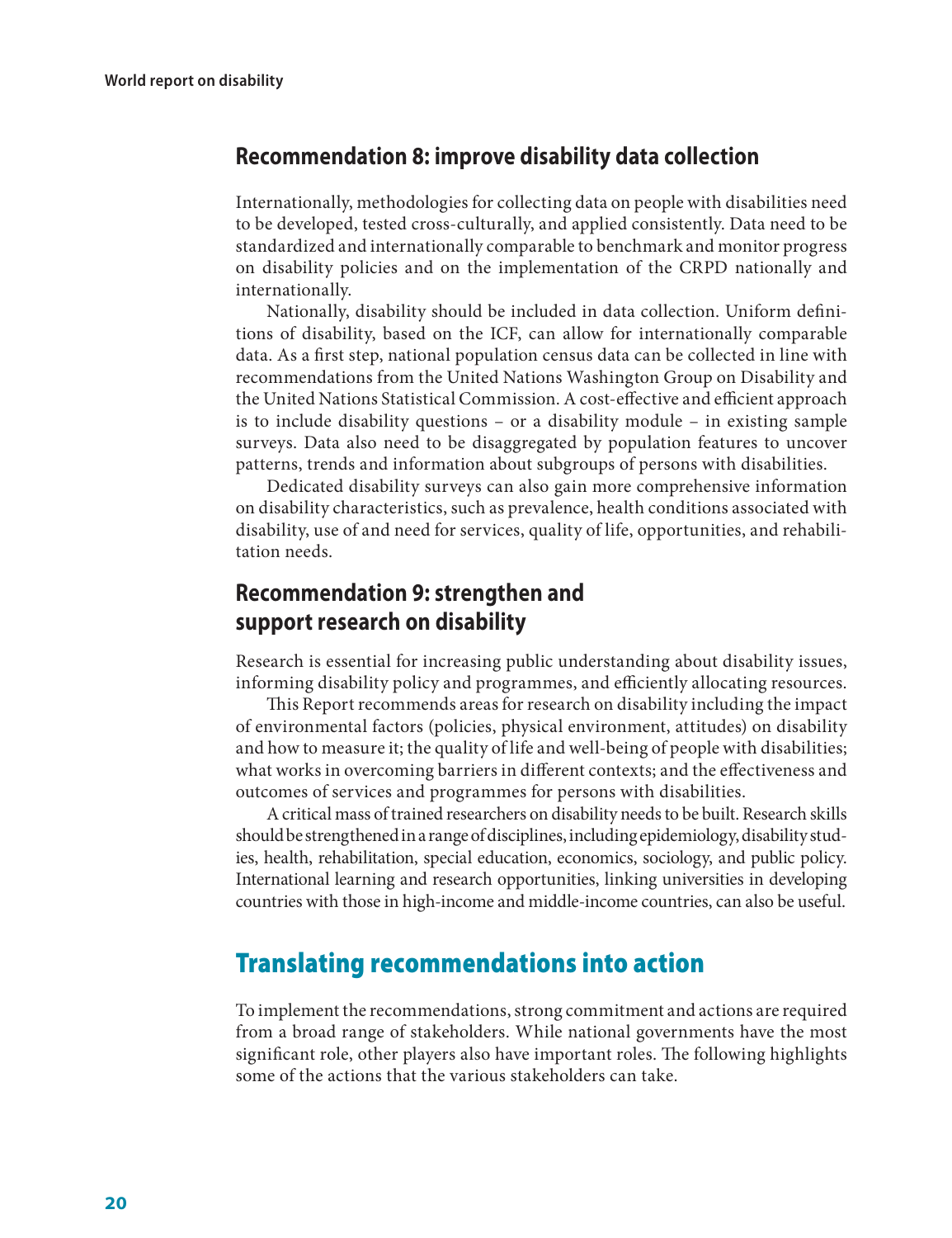### **Governments** can**:**

- Review and revise existing legislation and policies for consistency with the CRPD; review and revise compliance and enforcement mechanisms.
- Review mainstream and disability-specific policies, systems, and services to identify gaps and barriers and to plan actions to overcome them.
- Develop a national disability strategy and action plan, establishing clear lines of responsibility and mechanisms for coordination, monitoring, and reporting across sectors.
- Regulate service provision by introducing service standards and by monitoring and enforcing compliance.
- Allocate adequate resources to existing publicly funded services and appropriately fund the implementation of the national disability strategy and plan of action.
- Adopt national accessibility standards and ensure compliance in new buildings, in transport, and in information and communication.
- Introduce measures to ensure that people with disabilities are protected from poverty and benefit adequately from mainstream poverty alleviation programmes.
- Include disability in national data collection systems and provide disabilitydisaggregated data wherever possible.
- Implement communication campaigns to increase public knowledge and understanding of disability.
- Establish channels for people with disabilities and third parties to lodge complaints on human rights issues and laws that are not implemented or enforced.

### **United Nations agencies and development organizations** can**:**

- Include disability in development aid programmes, using the twin-track approach.
- Exchange information and coordinate actions to agree on priorities for initiatives, to learn lessons and to reduce duplication of effort.
- Provide technical assistance to countries to build capacity and strengthen existing policies, systems and services – for example, by sharing good and promising practices.
- Contribute to the development of internationally comparable research methodologies.
- Regularly include relevant disability data into statistical publications.

### **Disabled people's organizations** can**:**

- Support people with disabilities to become aware of their rights, to live independently, and to develop their skills.
- Support children with disabilities and their families to ensure inclusion in education.
- Represent the views of their constituency to international, national, and local decision-makers and service providers, and advocate for their rights.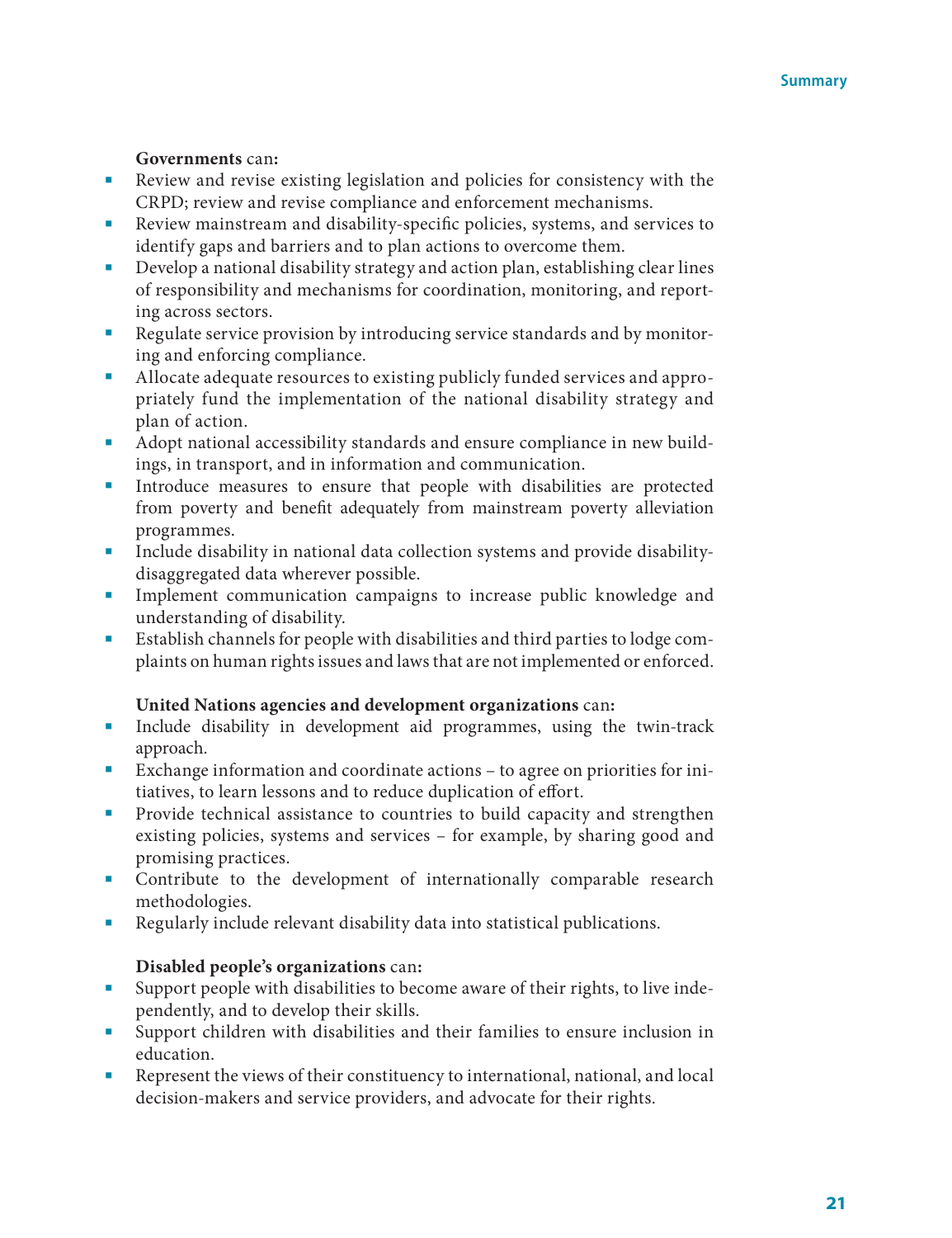- Contribute to the evaluation and monitoring of services, and collaborate with researchers to support applied research that can contribute to service development.
- Promote public awareness and understanding about the rights of persons with disabilities – for example, through campaigning and disability-equality training.
- Conduct audits of environments, transport, and other systems and services to promote barrier removal.

### **Service providers** can**:**

- Carry out access audits, in partnership with local disability groups, to identify physical and information barriers that may exclude persons with disabilities.
- Ensure that staff are adequately trained in disability, implementing training as required and including service users in developing and delivering training.
- Develop individual service plans in consultation with disabled people, and their families where necessary.
- Introduce case management, referral systems, and electronic record-keeping to coordinate and integrate service provision.
- Ensure that people with disabilities are informed of their rights and the mechanisms for complaints.

### **Academic institutions** can**:**

- Remove barriers to the recruitment and participation of students and staff with disabilities.
- Ensure that professional training courses include adequate information about disability, based on human rights principles.
- Conduct research on the lives of persons with disabilities and on disabling barriers, in consultation with disabled people's organizations.

### **The private sector** can**:**

- Facilitate employment of persons with disabilities, ensuring that recruitment is equitable, that reasonable accommodations are provided, and that employees who become disabled are supported to return to work.
- Remove barriers of access to microfinance, so that persons with disabilities can develop their own businesses.
- Develop a range of quality support services for persons with disabilities and their families at different stages of the life cycle.
- Ensure that construction projects, such as public accommodations, offices and housing include adequate access for persons with disabilities.
- Ensure that information and communication technology products, systems, and services are accessible to persons with disabilities.

#### **Communities** can**:**

- Challenge and improve their own beliefs and attitudes.
- Promote the inclusion and participation of disabled people in their community.
- Ensure that community environments are accessible for people with disabilities, including schools, recreational areas, and cultural facilities.
- Challenge violence against and bullying of people with disabilities.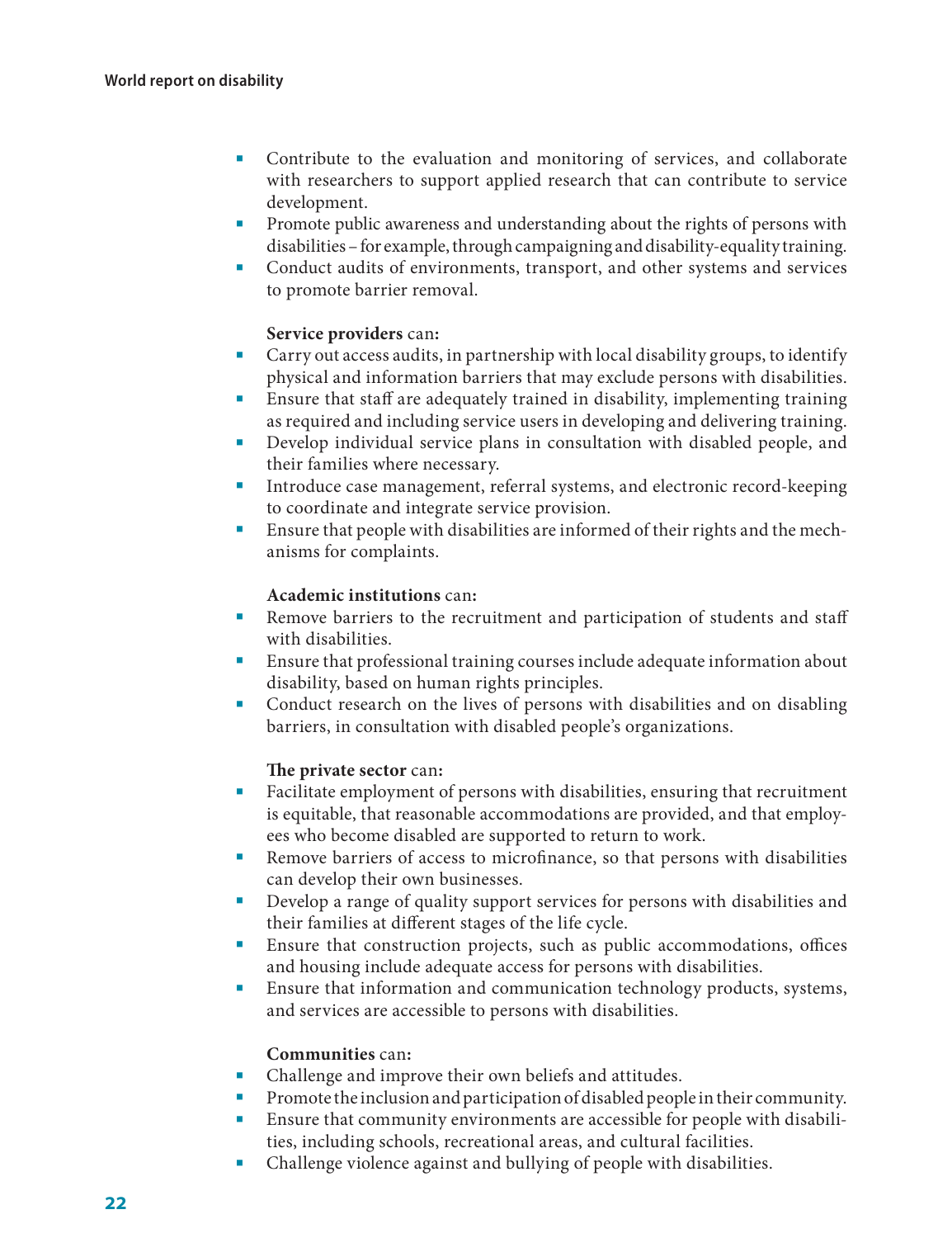#### **People with disabilities and their families** can**:**

- Support other people with disabilities through peer support, training, information, and advice.
- Promote the rights of persons with disabilities within their local communities.
- Become involved in awareness-raising and social marketing campaigns.
- Participate in forums (international, national, local) to determine priorities for change, to influence policy, and to shape service delivery.
- Participate in research projects.

### Conclusion

The CRPD established an agenda for change. This *World report on disability* documents the current situation for people with disabilities. It highlights gaps in knowledge and stresses the need for further research and policy development. The recommendations here can contribute towards establishing an inclusive and enabling society in which people with disabilities can flourish.

### **References**

- <span id="page-22-0"></span>1. *The global burden of disease: 2004 update*. Geneva, World Health Organization, 2008.
- <span id="page-22-1"></span>2. Grech S. Living with disability in rural Guatemala: exploring connections and impacts on poverty. *International Journal of Disability, Community and Rehabilitation*, 2008, 7(2) ([http://www.ijdcr.ca/](http://www.ijdcr.ca/VOL07_02_CAN/articles/grech.shtml) [VOL07\\_02\\_CAN/articles/grech.shtml](http://www.ijdcr.ca/VOL07_02_CAN/articles/grech.shtml), accessed 4 August 2010).
- <span id="page-22-2"></span>3. Grammenos S. *Illness, disability and social inclusion*. Dublin, European Foundation for the Improvement of Living and Working Conditions, 2003 [\(http://www.eurofound.europa.eu/pub](http://www.eurofound.europa.eu/pubdocs/2003/35/en/1/ef0335en.pdf)[docs/2003/35/en/1/ef0335en.pdf](http://www.eurofound.europa.eu/pubdocs/2003/35/en/1/ef0335en.pdf), accessed 6 August 2010)
- <span id="page-22-3"></span>4. *World Health Survey*. Geneva, World Health Organization, 2002–2004 [\(http://www.who.int/health](http://www.who.int/healthinfo/survey/en/)[info/survey/en/](http://www.who.int/healthinfo/survey/en/), accessed 9 December 2009)
- <span id="page-22-4"></span>5. United Nations Children's Fund, University of Wisconsin. *Monitoring child disability in developing countries: results from the multiple indicator cluster surveys*. New York, United Nations Children's Fund, 2008.
- <span id="page-22-5"></span>6. Bines H, Lei P, eds. *Education's missing millions: including disabled children in education through EFA FTI processes and national sector plans*. Milton Keynes, World Vision UK, 2007 [\(http://www.](http://www.worldvision.org.uk/upload/pdf/Education%27s_Missing_Millions_-Main_Report.pdf) [worldvision.org.uk/upload/pdf/Education%27s\\_Missing\\_Millions\\_-Main\\_Report.pdf,](http://www.worldvision.org.uk/upload/pdf/Education%27s_Missing_Millions_-Main_Report.pdf) accessed 22 October 2009).
- <span id="page-22-6"></span>7. Eide AH et al. *Living conditions among people with activity limitations in Zimbabwe: a representative regional survey*. Oslo, SINTEF, 2003a (<http://www.safod.org/Images/LCZimbabwe.pdf>, accessed 9 November 2009).
- 8. Eide AH, van Rooy G, Loeb ME. *Living conditions among people with activity limitations in Namibia: a representative, national study*. Oslo, SINTEF, 2003b (<http://www.safod.org/Images/LCNamibia.pdf>, accessed 9 November 2009).
- 9. Loeb ME, Eide AH, eds. *Living conditions among people with activity limitations in Malawi: a national representative study*. Oslo, SINTEF, 2004 ([http://www.safod.org/Images/LCMalawi.pdf,](http://www.safod.org/Images/LCMalawi.pdf) accessed 9 November 2009).
- <span id="page-22-7"></span>10. Eide A, Loeb M. *Living conditions among people with activity limitations in Zambia: a national representative study*. Oslo, SINTEF, 2006 ([http://www.sintef.no/upload/Helse/Levek%C3%A5r%20](http://www.sintef.no/upload/Helse/Levek%C3%A5r%20og%20tjenester/ZambiaLCweb.pdf) [og%20tjenester/ZambiaLCweb.pdf](http://www.sintef.no/upload/Helse/Levek%C3%A5r%20og%20tjenester/ZambiaLCweb.pdf), accessed 15 February 2011).
- <span id="page-22-8"></span>11. *People with disabilities in India: from commitments to outcomes*. Washington, DC, World Bank, 2009.
- <span id="page-22-9"></span>12. McFarlane L, McLean J. Education and training for direct care workers. *Social Work Education*, 2003,22:385-399. doi[:10.1080/02615470309140](http://dx.doi.org/10.1080/02615470309140)